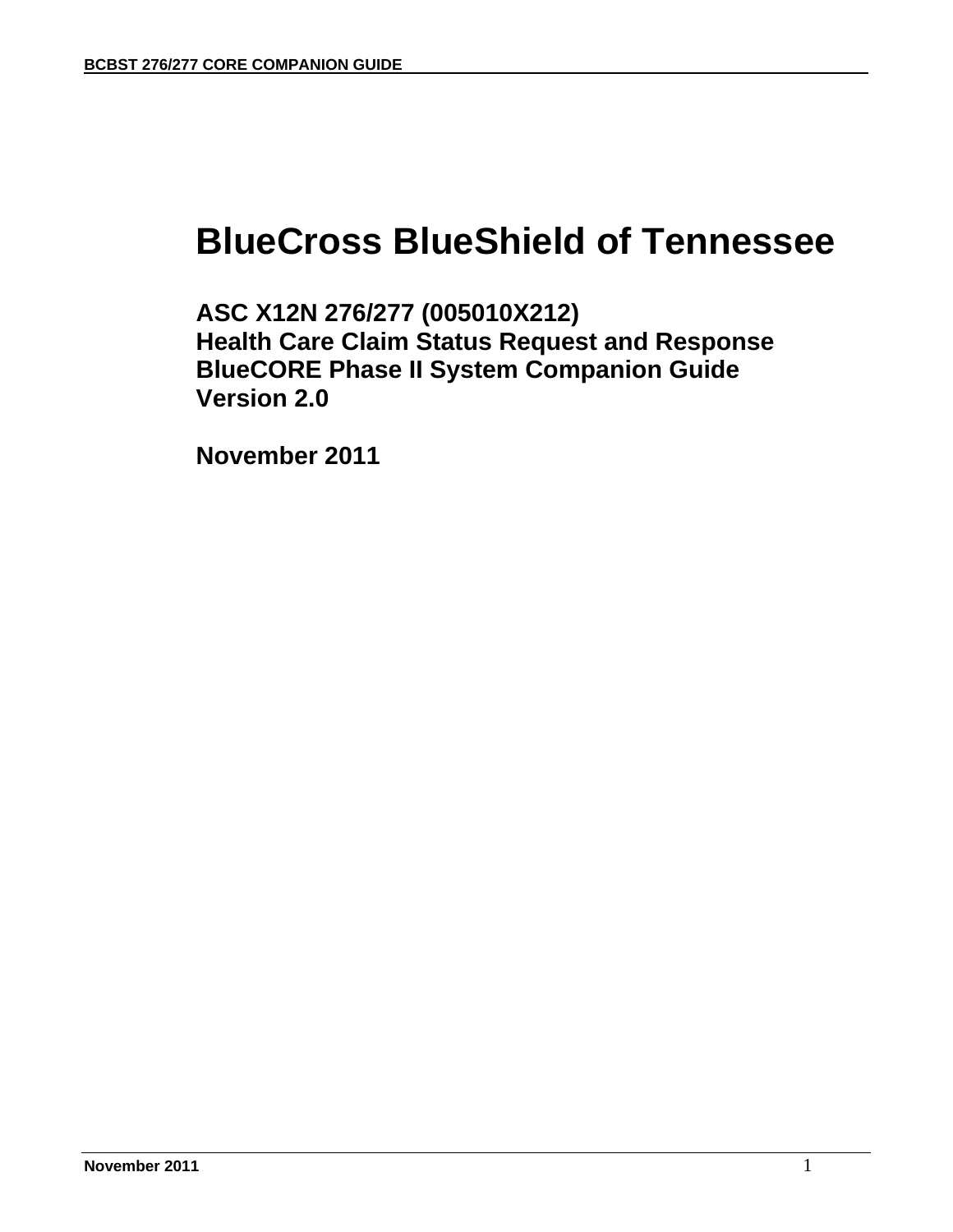## **Disclosure Statement**

The information in this document is subject to change. Changes will be posted via the BlueCross BlueShield of Tennessee website located at http://www.bcbst.com/providers/ecomm/ as well as http://bluecore.bcbst.com/.

**THE 277 RESPONSE RETURNED BY BLUECROSS BLUESHIELD OF TENNESSEE SHOULD NOT BE INTERPRETED AS A GUARANTEE OF PAYMENT. PAYMENT OF BENEFITS REMAINS SUBJECT TO ALL HEALTH BENEFIT PLAN TERMS, LIMITS, CONDITIONS, EXCLUSIONS AND THE MEMBER'S ELIGIBILITY AT THE TIME SERVICES ARE RENDERED.**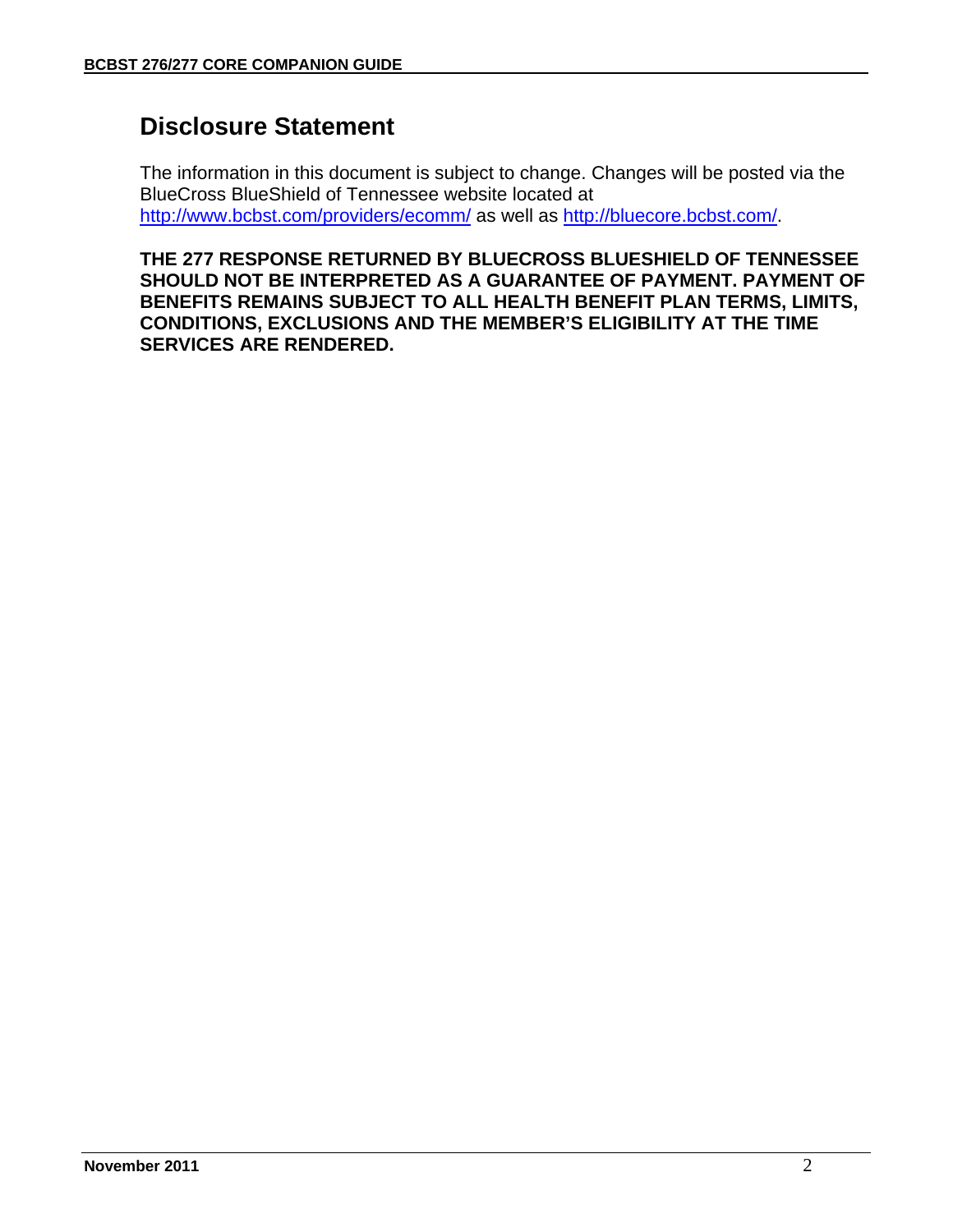# **Preface**

The Health Insurance Portability and Accountability Act (HIPAA) requires health insurance payers and covered entities in the United States to comply with the EDI standards for health care as defined in the ASC X12N Implementation Guides.

The following information is intended to serve as a companion document to the HIPAA ASC X12N 276/277 (005010X212) Implementation Guide for Claim Status Inquiry. The use of this document is solely for the purpose of clarification on usage of the BlueCORE solution.

The information describes specific requirements for submitting claim status inquiry requests for BlueCross BlueShield of Tennessee members through BlueCORE. BlueCORE is BlueCross BlueShield of Tennessee's "CORE Certified" solution, providing eligibility, benefits, and claim status information.

This companion document supplements, but does not exceed any requirements in the ASC X12N 276/277 (005010X212) Implementation Guide.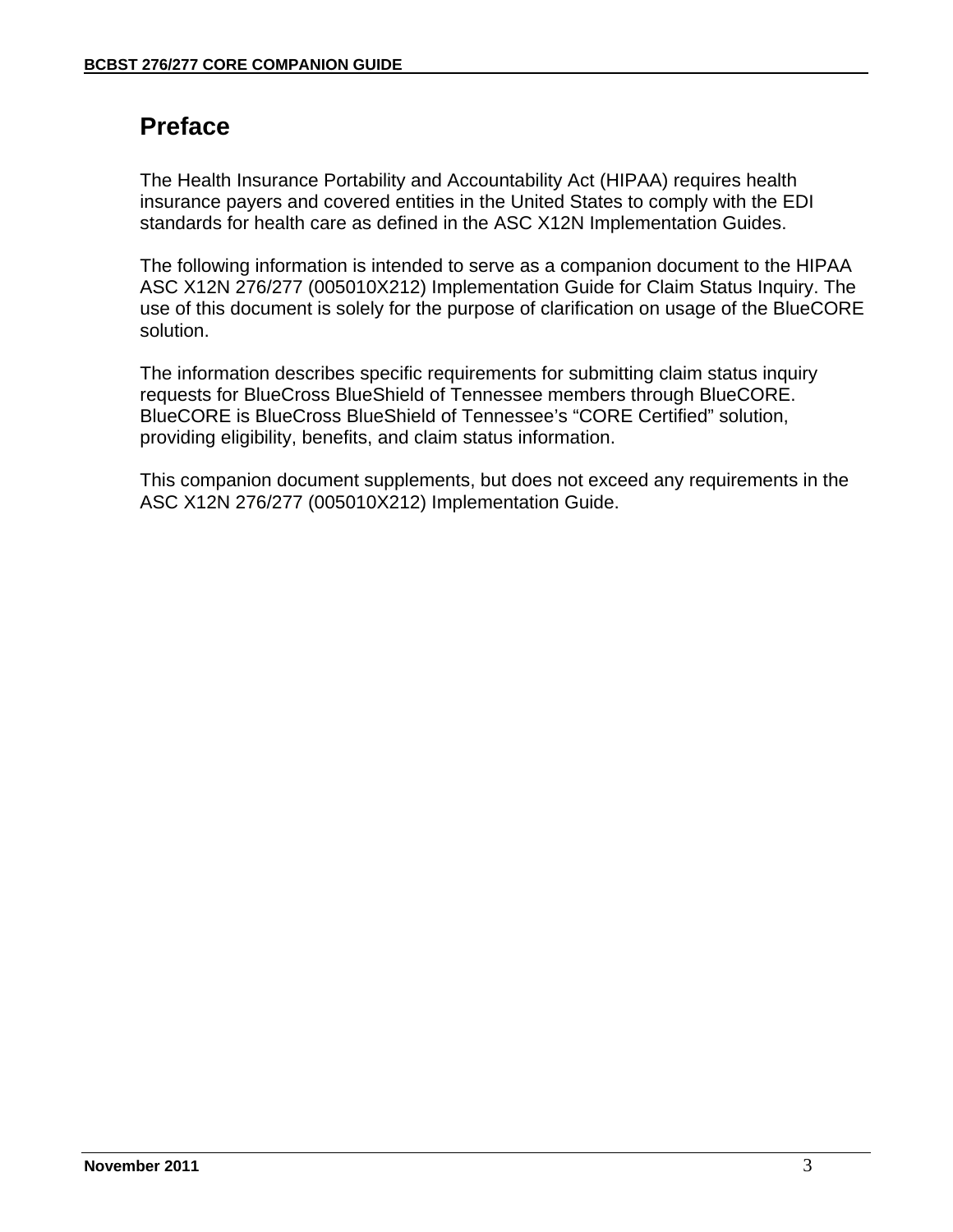### **Table of Contents**

| 2 <sup>2</sup> |          |  |
|----------------|----------|--|
|                |          |  |
|                |          |  |
|                |          |  |
|                |          |  |
| 4 <sup>1</sup> |          |  |
|                |          |  |
|                |          |  |
|                |          |  |
|                |          |  |
|                | 4.1.2.2. |  |
|                |          |  |
|                |          |  |
|                |          |  |
|                |          |  |
|                |          |  |
|                |          |  |
|                |          |  |
|                | 4.4.1.2. |  |
|                | 4.4.1.3. |  |
|                |          |  |
|                |          |  |
|                | 4.4.1.4. |  |
|                |          |  |
|                | 4.4.2.1. |  |
|                | 4.4.2.2. |  |
|                | 4.4.2.3. |  |
|                | 4.4.2.4. |  |
|                | 4.4.2.5. |  |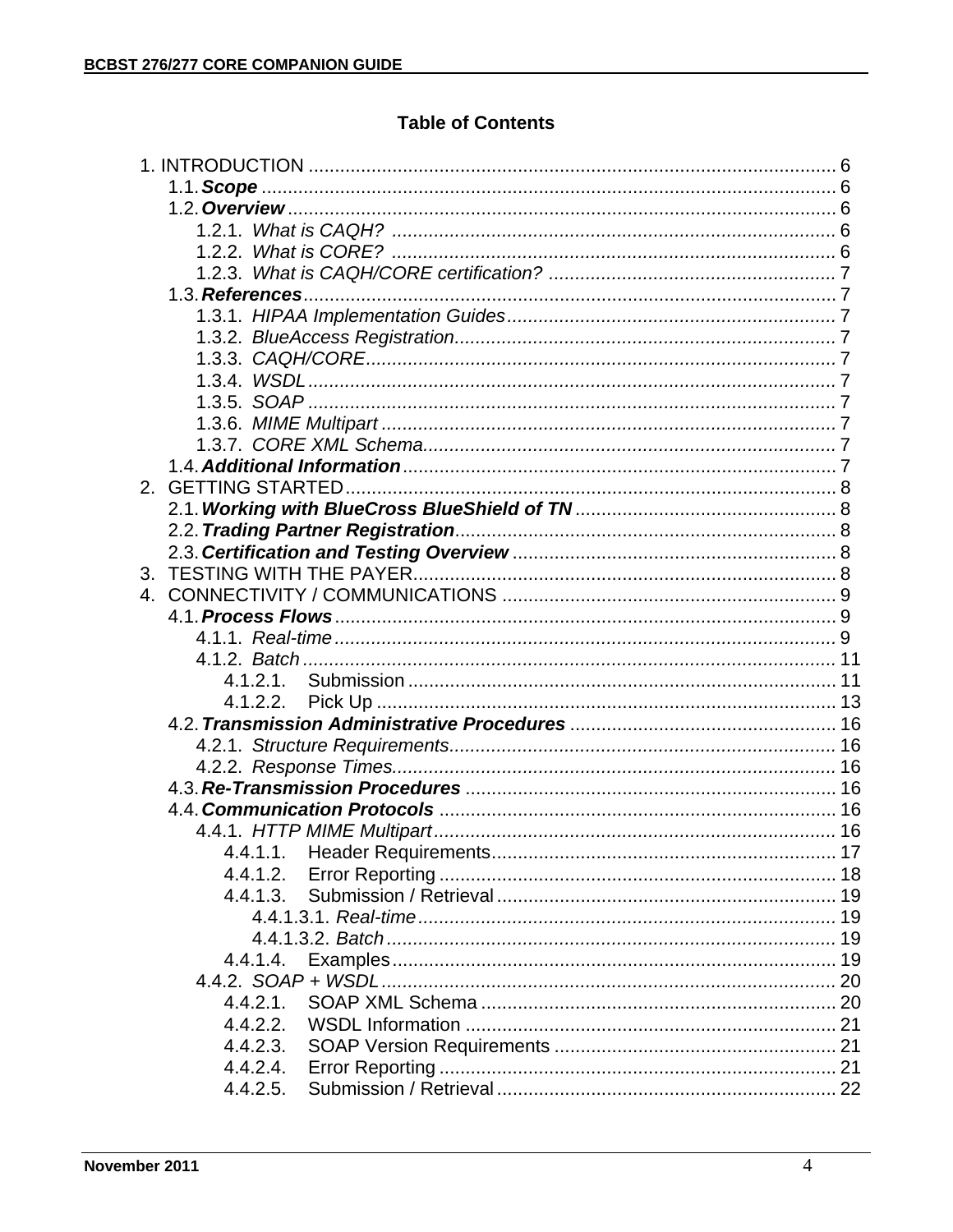|    |                                                     | 22 |
|----|-----------------------------------------------------|----|
|    |                                                     | 22 |
|    |                                                     |    |
|    |                                                     |    |
|    |                                                     |    |
|    |                                                     |    |
|    |                                                     |    |
|    |                                                     |    |
|    |                                                     |    |
|    |                                                     |    |
|    |                                                     |    |
|    |                                                     |    |
|    |                                                     |    |
|    |                                                     |    |
|    | 7. PAYER SPECIFIC BUSINESS RULES AND LIMITATIONS 27 |    |
|    |                                                     |    |
|    |                                                     |    |
| 9. |                                                     |    |
|    |                                                     |    |
|    |                                                     |    |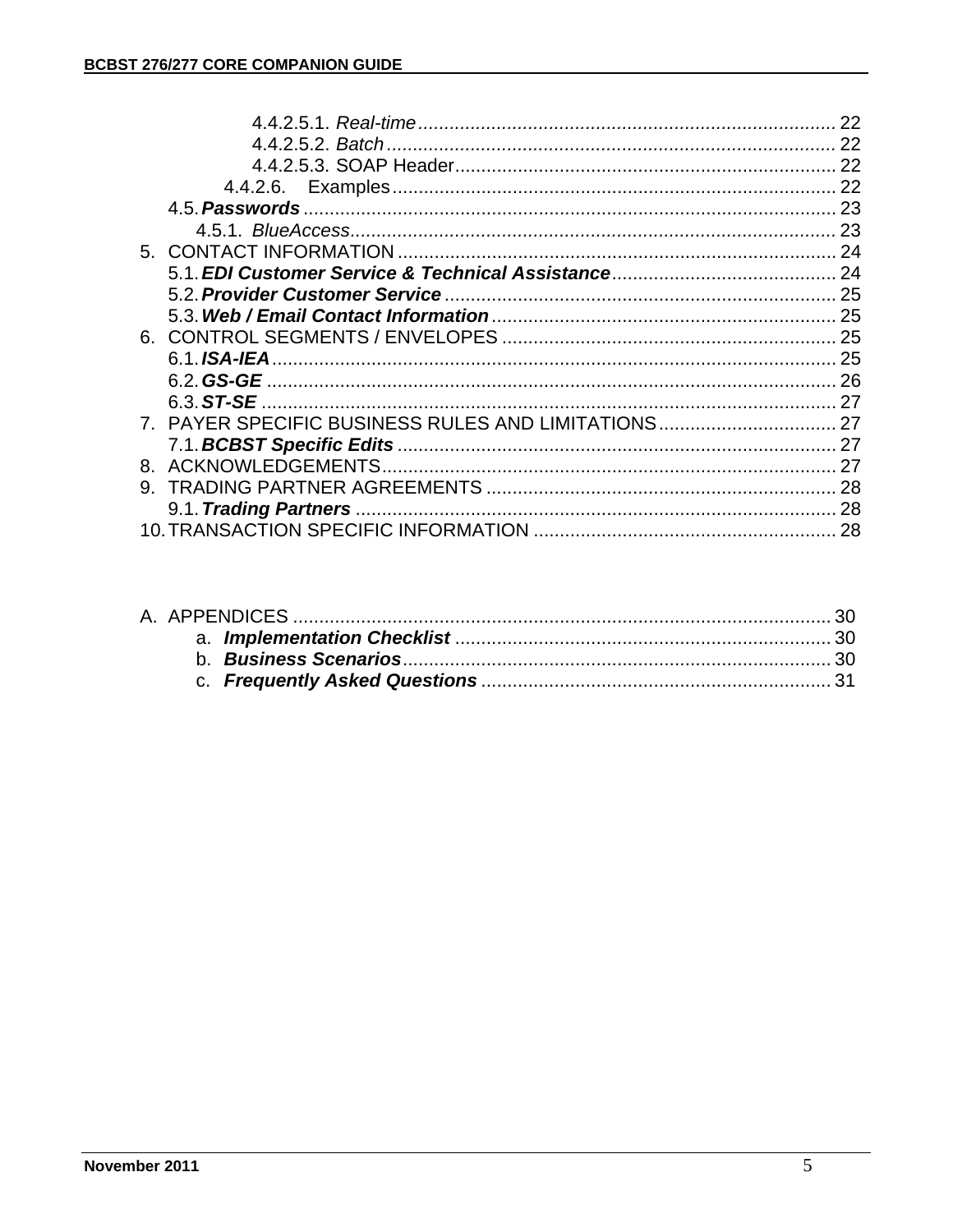# 1. INTRODUCTION

This application for real-time and batch 276/277's follows the CAQH/CORE Phase II guidelines.

### **1.1 Scope**

Providers, billing services and clearinghouses are advised to use the ASC X12N 276/277 (005010X212) Implementation Guide as a basis for their submission of Claim Status inquires. This companion document should be used to clarify the CORE Business rules for 276/277 data content requirements, batch and real-time acknowledgment, connectivity, response time, and, system availability, specifically for submissions through the BlueCORE system. These rules differ from the Companion Guide for submissions via BlueCross BlueShield of Tennessee's ECGateway connection. This document is intended for use with CAQH CORE compliant systems. For additional information on building a CORE compliant system go to http://www.caqh.org.

### **1.2 Overview**

The purpose of this document is to introduce and provide information about BlueCross BlueShield of Tennessee's CAQH/CORE certified solution for submitting real-time 276/277 transactions.

### **1.2.1 What is CAQH?**

CAQH stands for The Council for Affordable and Quality Healthcare. It is a not-forprofit alliance of health plans, provider networks, and associations with a goal to provide a variety of solutions to simplify health care administration.

### **1.2.2 What is CORE?**

The Committee on Operating Rules for Information Exchange (CORE) is a multistakeholder initiative created, organized and facilitated by CAQH. CORE's Phase II goal is to create, disseminate, and maintain operating rules that enable health care providers to quickly and securely obtain reliable health care eligibility and benefits information. CORE operating rules will decrease the amount of time and resources providers spend verifying patient eligibility, benefits and other administrative information at the point of care. CORE operating rules, envisioned to be introduced in multiple phases, have support from health plans, medical professional societies, providers, vendors, associations, regional entities, standard setting organizations, government agencies and other health care constituencies.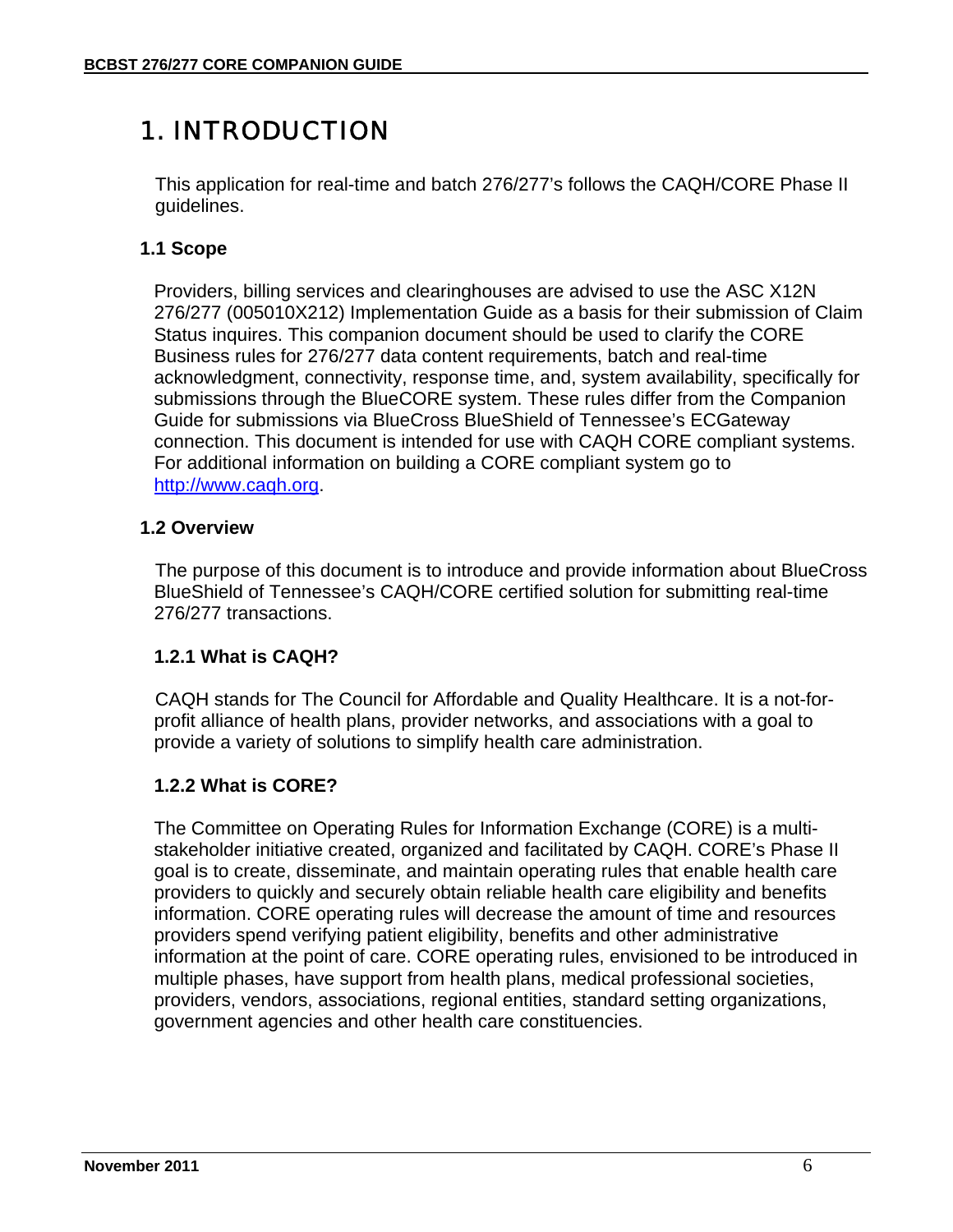### **1.2.3 What is CAQH/CORE certification?**

Any entity that creates, transmits, or uses eligibility or claim status data is eligible to become CORE-certified. CORE-certification indicates an entity has signed the CORE Pledge and successfully completed certification testing, both of which are designed to demonstrate an entity's compliance with all the CORE Phase II rules. Any entity that agrees to follow the CORE operating rules will be expected to exchange eligibility and benefits information per the requirements of the CORE Phase II rules and policies, with all its trading partners. Given the requirements of the CORE Phase II rules, use of these rules by the industry will enhance the usability and content of the eligibility and claim status transaction as well as decrease administrative costs and resources. See http://www.caqh.org/.

#### **1.3 References**

- **1.3.1** ASC X12 Version 5010A1 Implementation Guides: http://www.wpc-edi.com
- **1.3.2** BCBST BlueAccess: http://www.bcbst.com/blueaccess/
- **1.3.3** CAQH/CORE: http://www.caqh.org/benefits.php
- **1.3.4** WSDL: http://www.w3.org/TR/wsdl
- **1.3.5** SOAP: http://www.w3.org/TR/soap/
- **1.3.6** MIME Multipart: http://www.w3.org/Protocols/rfc1341/7\_2\_Multipart.html
- **1.3.7** CORE XML Schema: http://www.caqh.org/SOAP/WSDL/CORERule2.2.0.xsd

#### **1.4 Additional Information**

Submitters must have Internet (HTTPS) connection capability to submit a CORE 276 request and receive 277 responses.

Submitters must possess a valid BlueAccess user ID and password in order to submit inquiries through the BlueCORE option.

The submitter must be associated with at least one provider in the BlueCross BlueShield of Tennessee provider database.

Both real-time and batch 276 inquiries are supported.

This system supports inquiries for BlueCross BlueShield of Tennessee members only.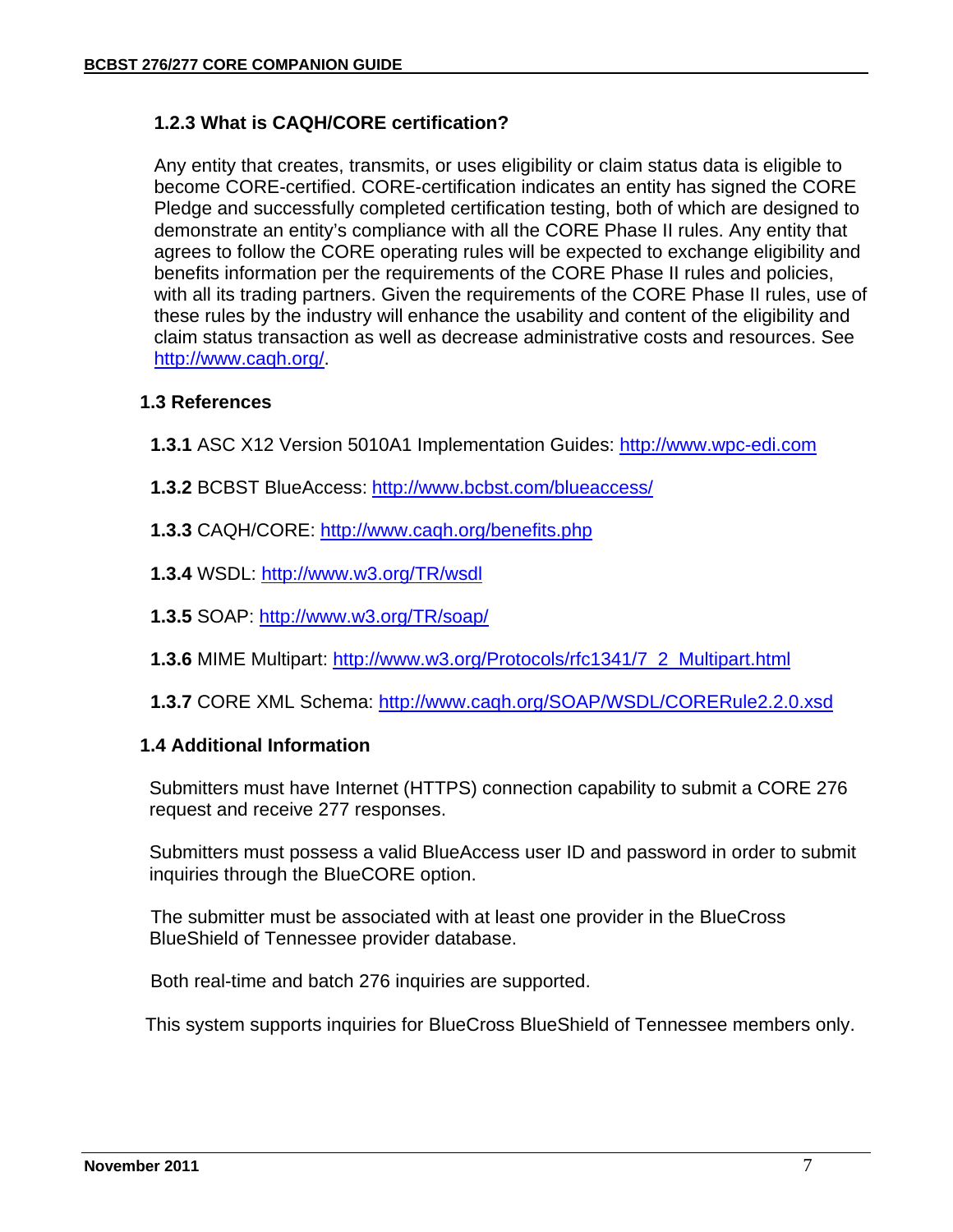# 2. GETTING STARTED

#### **2.1 Working with BlueCross BlueShield of TN**

Providers, billing services and clearinghouses interested in submitting 276 inquiries and receiving 277 responses via BlueCross BlueShield of Tennessee's CORE Certified Solution should contact BlueCross BlueShield of Tennessee at (423) 535-5717, Monday through Friday, 8 a.m. to 6:30 p.m. (ET).

#### **2.2 Trading Partner Registration**

Trading Partner Registration is not required in order to submit BlueCORE 276 requests.

#### **2.3 Certification and Testing Overview**

BlueCross BlueShield of Tennessee recommends submitting at least one test file to ensure connectivity and data transfer is successful. The testing link is below:

HTTP Request: https://beta-bluecore.bcbst.com/caqh/realtime

SOAP Request: https://beta-bluecore.bcbst.com/caqh/Core

# 3. TESTING WITH THE PAYER

Listed below are steps to follow when testing:

- Register for BlueAccess user ID and password (only if user does not already have a valid BlueAccess user ID)
- Create test transaction based on Companion Guide/Implementation Guide specifications
- Submit via the testing link, either Real-Time or Batch
- Retrieve appropriate response (TA1, 999, 277)
- Review response to determine production readiness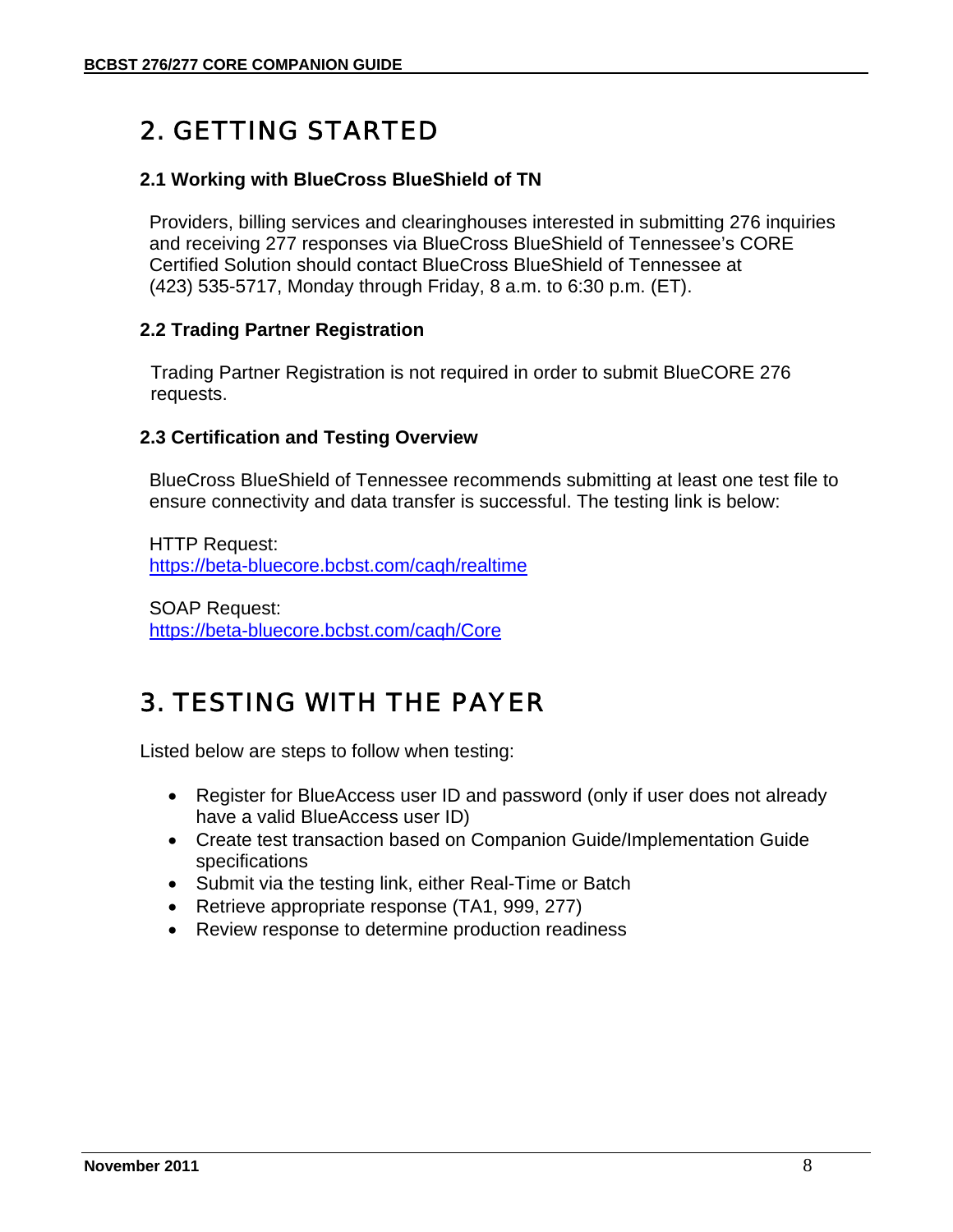# 4. CONNECTIVITY / COMMUNICATIONS

#### Blue CORE System Availability

Monday-Sunday 3 a.m.-2 a.m. (following day)

(system maintenance from 2:01 a.m.-2:59 a.m.)

Thursday (system maintenance 7p.m.–10 p.m.)

Please refer to the BlueCORE Splash page https://bluecore.bcbst.com/ for the most up-to-date information on system availability. All scheduled downtimes will be posted and emergency downtimes will be reflected.

#### **4.1 Process Flows**

#### **4.1.1 Real-time**

- The user application submits an HTTPS request to: https://bluecore.bcbst.com/caqh/realtime
- The user application submits an SOAP request to: https://bluecore.bcbst.com/caqh/Core
- The BlueCORE system authenticates the user and ensures the user has been associated with at least one provider in the BlueCross BlueShield of Tennessee provider database. If the user is not authorized, or is authorized but not associated with at least one BlueCross BlueShield of Tennessee provider number, then an HTTP 401 Unauthorized response is returned.
- If the user is successfully authorized, an HTTP 200 OK status response will be returned to the user within 20 seconds and the following files will be issued:
	- o TA1 (if problem with the ISA/IEA segments exist)
	- o 999 Reject (if problem occurs within the subsequent loops and segments)
	- o 277 Eligibility Response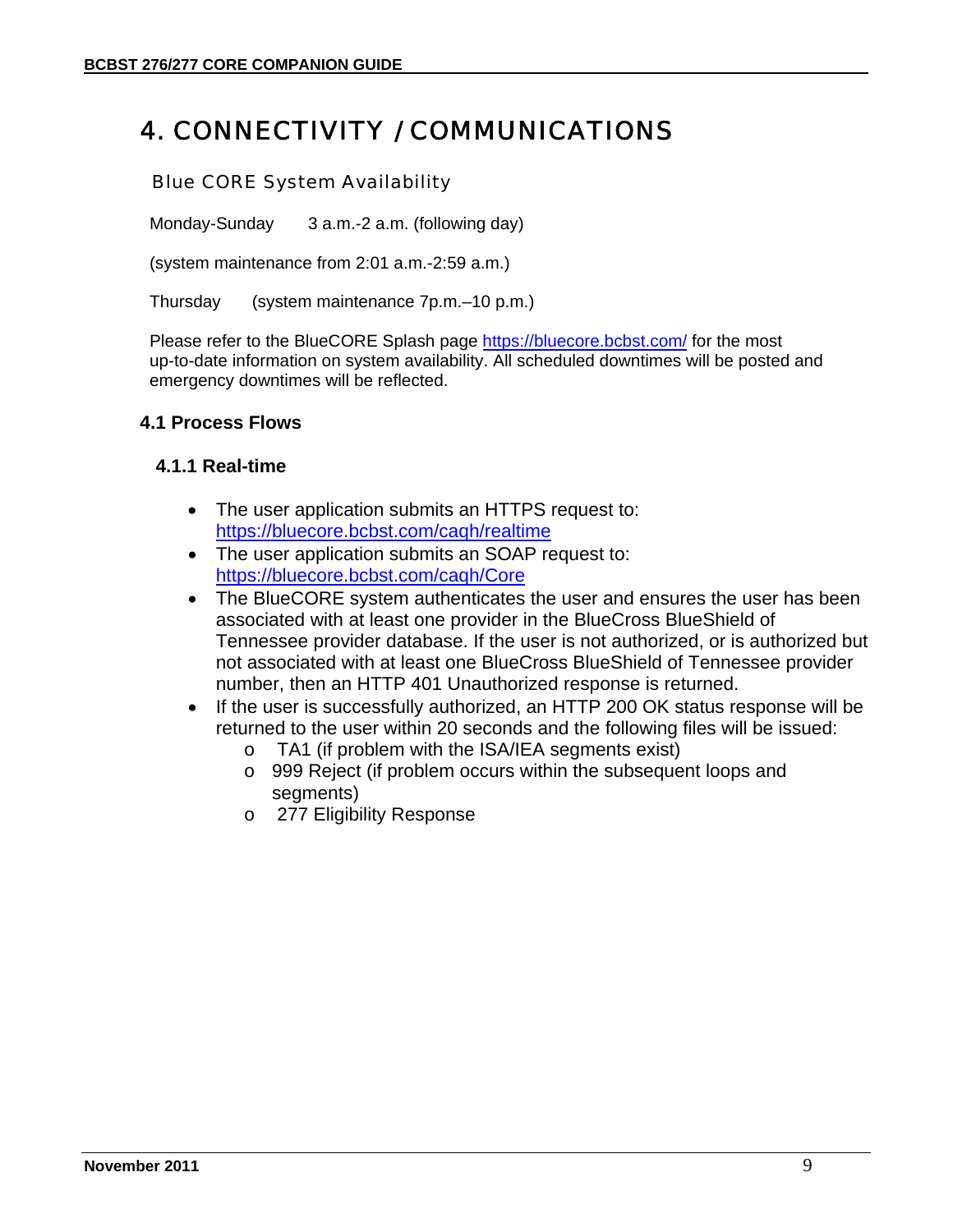Below is an example of a real-time submission:

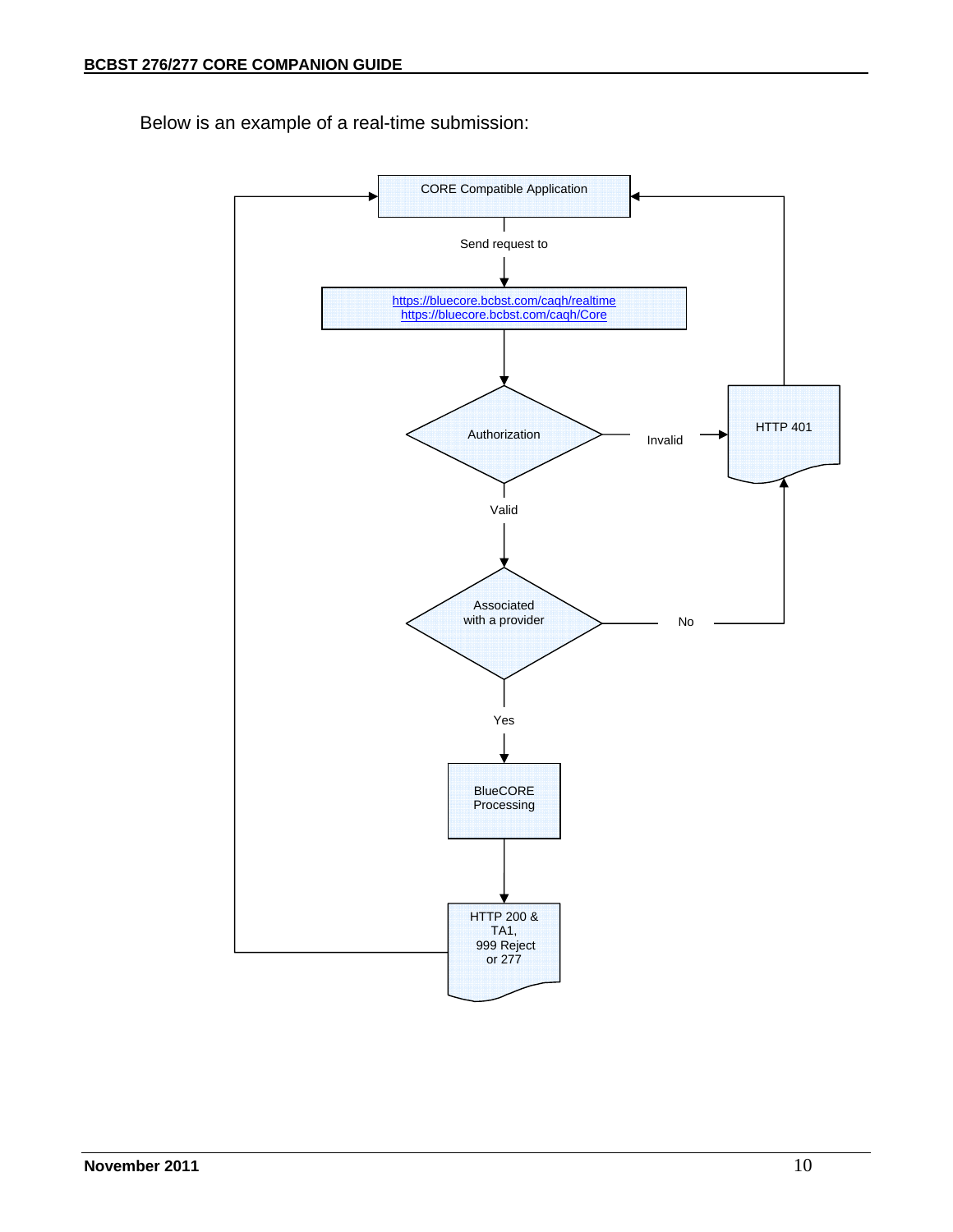### **4.1.2 Batch**

### **4.1.2.1 Submission**

- The user application submits an HTTPS request to: https://bluecore.bcbst.com/caqh/batch
- The user application submits an SOAP request to: https://bluecore.bcbst.com/caqh/Core
- The BlueCORE system authenticates the user and ensures the user has been associated with at least one provider in the BlueCross BlueShield of Tennessee provider database. If the user is not authorized, or is authorized but not associated with at least one BlueCross BlueShield of Tennessee provider number, then an HTTP 401 Unauthorized response is returned.
- If the user is successfully authorized, an HTTP 202 OK status is returned to the user indicating BlueCross BlueShield of Tennessee has accepted the batch transaction for processing.
- A response to the batch submission will be available by 7 a.m. the following day. Batch requests submitted after 9 p.m. (ET) will be available by 7 a.m. two days following submission.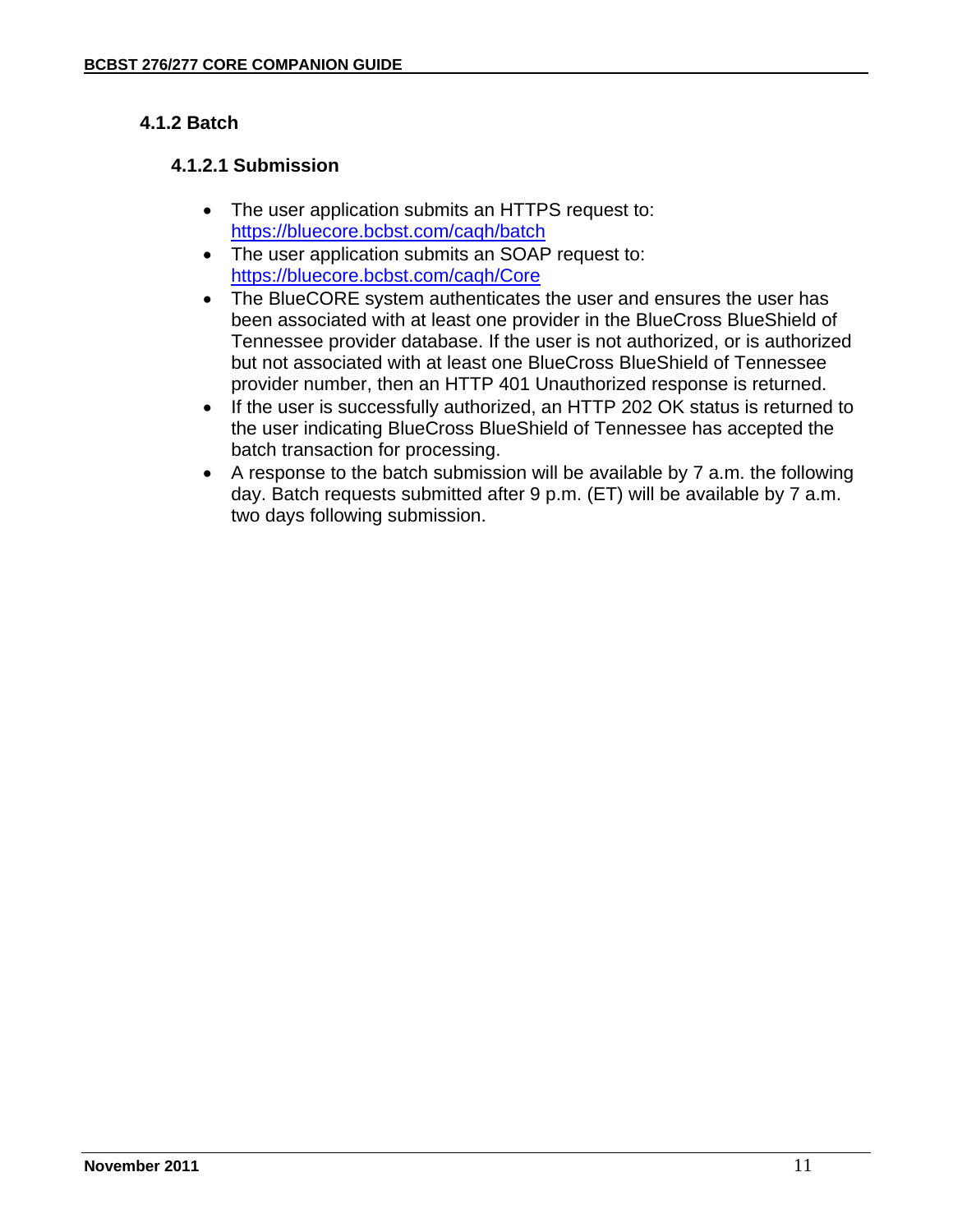Below is an example of a batch submission:

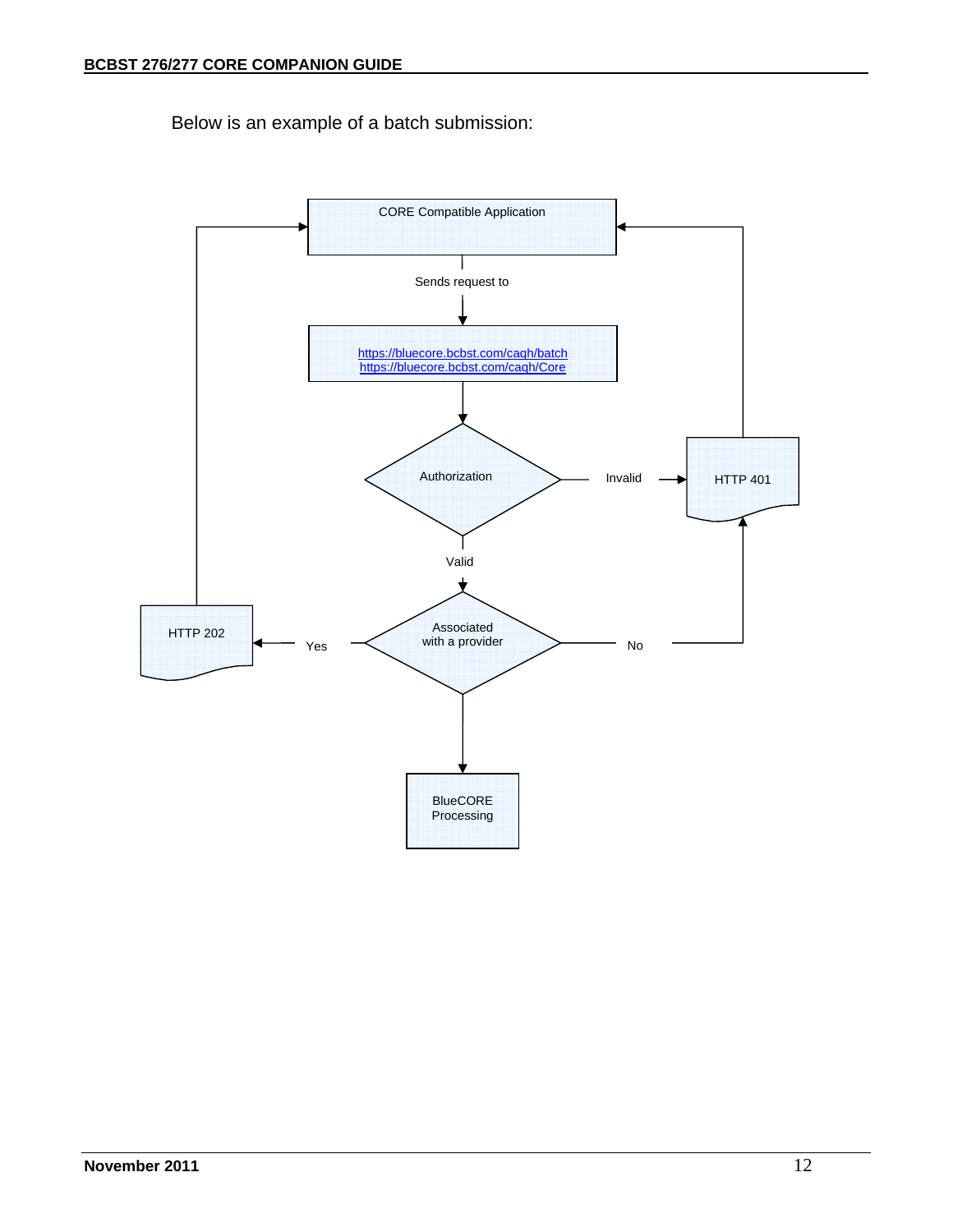### **4.1.2.2 Pickup**

- The user submits an HTTPS / SOAP pick-up request\* using the Payload ID to: https://bluecore.bcbst.com/caqh/batchpickup https://bluecore.bcbst.com/caqh/Core
- The Blue CORE system authenticates the user and ensures the user has been associated with at least one provider in the BlueCross BlueShield of Tennessee provider database. If the user is not authorized, or is authorized but not associated with at least one BlueCross BlueShield of Tennessee provider number, then an HTTP 401 Unauthorized response is returned.
- If the user is successfully authorized, one of the following will be generated back to the user:
	- o TA1 available within one hour, if there is a problem with the ISA or IEA segments
	- o 999 Reject available within one hour, if there is a problem with the segments occurring between the ISA and IEA.
	- o 999 Acceptance response will be available within one hour.
	- $\circ$  The 277 transaction(s)<sup>\*\*</sup> will be available the following day (no later than 7:00a.m.).\*\*\*

*\* There should be NO file attached to the batch pickup request form.* 

*\*\* The 277 batch response file may contain a single or multiple 277 transactions. In Blue CORE batch transmissions, each 276 must be enveloped in its own ST-SE segment. There will be a 277 response for every occurrence of ST-SE segments in the file*.

*\*\*\*All 999s and 277s will be available for retrieval for at least 30 days.*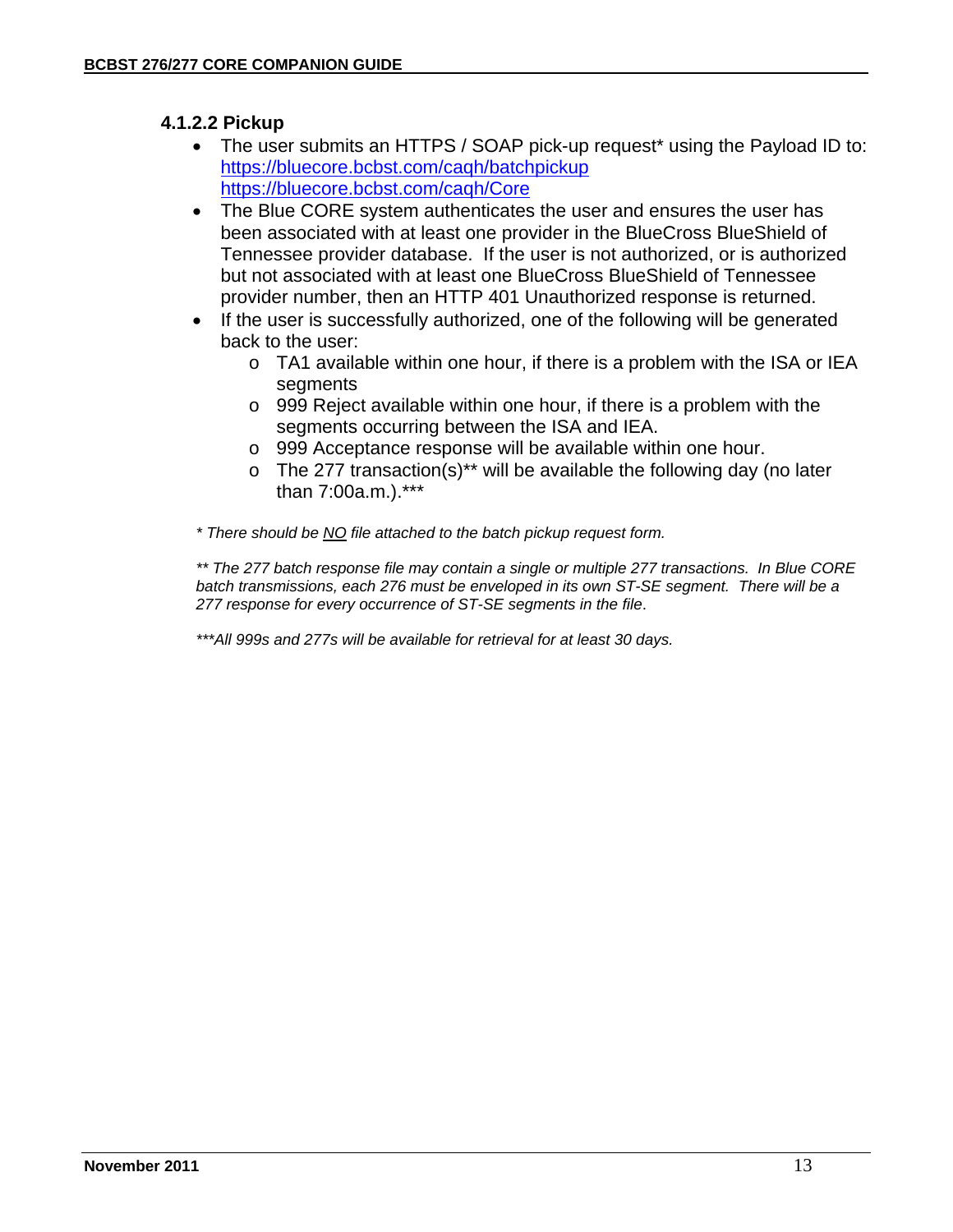

Below is an example a batch TA1 / 999 acknowledgement pickup request: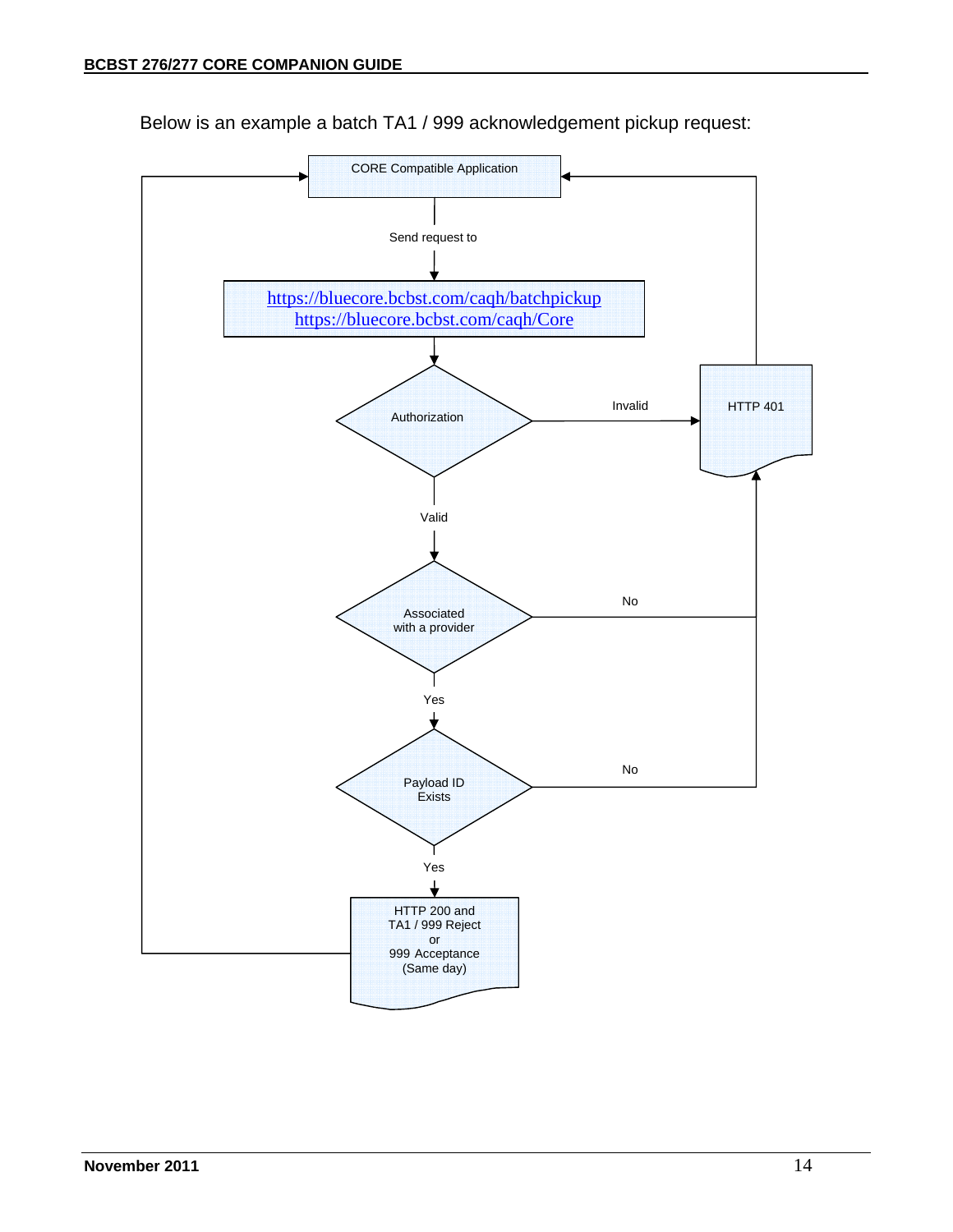

Below is an example of a 277 batch pickup request: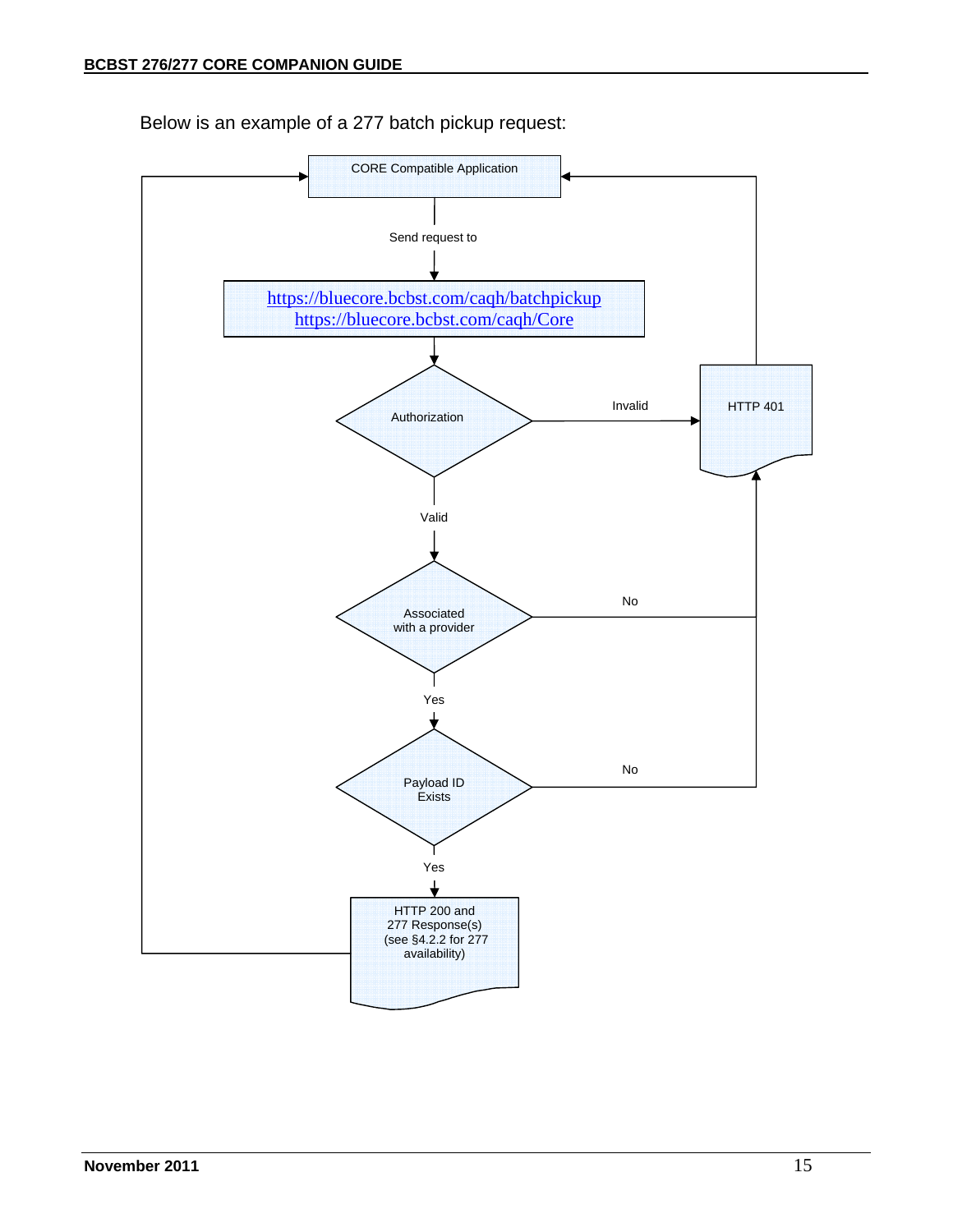#### **4.2 Transmission Administrative Procedures**

#### **4.2.1 Structure Requirements**

Real-time 276 requests are limited to one inquiry, per patient, per transaction.

Batch 276 requests are limited to **99** ST/SE groupings per transaction. Each batch inquiry **must** be in its own ST/SE.

#### **4.2.2 Response Times**

A response (TA1, 999 reject or 277) to real-time inquiries will be provided within **20 seconds\***.

A response to the batch inquiry will be provided by **7 a.m. (ET) the following day**. Batch requests submitted **after 9 p.m. (ET)** will be available by **7 a.m. (ET)** *two* **days following submission**.

 *\*Due to requirements from the BlueCross BlueShield Association, transactions that must be sent to other BCBS plans for processing (BlueCard/FEP) may take up to 45 seconds to generate a response.*

#### **4.3 Re-transmission Procedures**

If the HTTP post reply message is not received within the 60-second response period, the user's CORE compliant system should send a duplicate transaction no sooner than 90 seconds after the original attempt was sent.

If no response is received after the second attempt, the user's CORE compliant system should submit no more than five duplicate transactions within the next 15 minutes. If the additional attempts result in the same timeout termination, the user's CORE compliant system should notify the user to contact the health plan or information source directly to determine if system availability problems exist or if there are known Internet traffic constraints causing the delay.

### **4.4 Communication Protocols**

#### **4.4.1 HTTP MIME Multipart**

BlueCORE supports standard HTTP MIME messages. The MIME format used must be that of *multipart/form-data*. Responses to transactions sent in this manner will also be returned as *multipart/form-data*.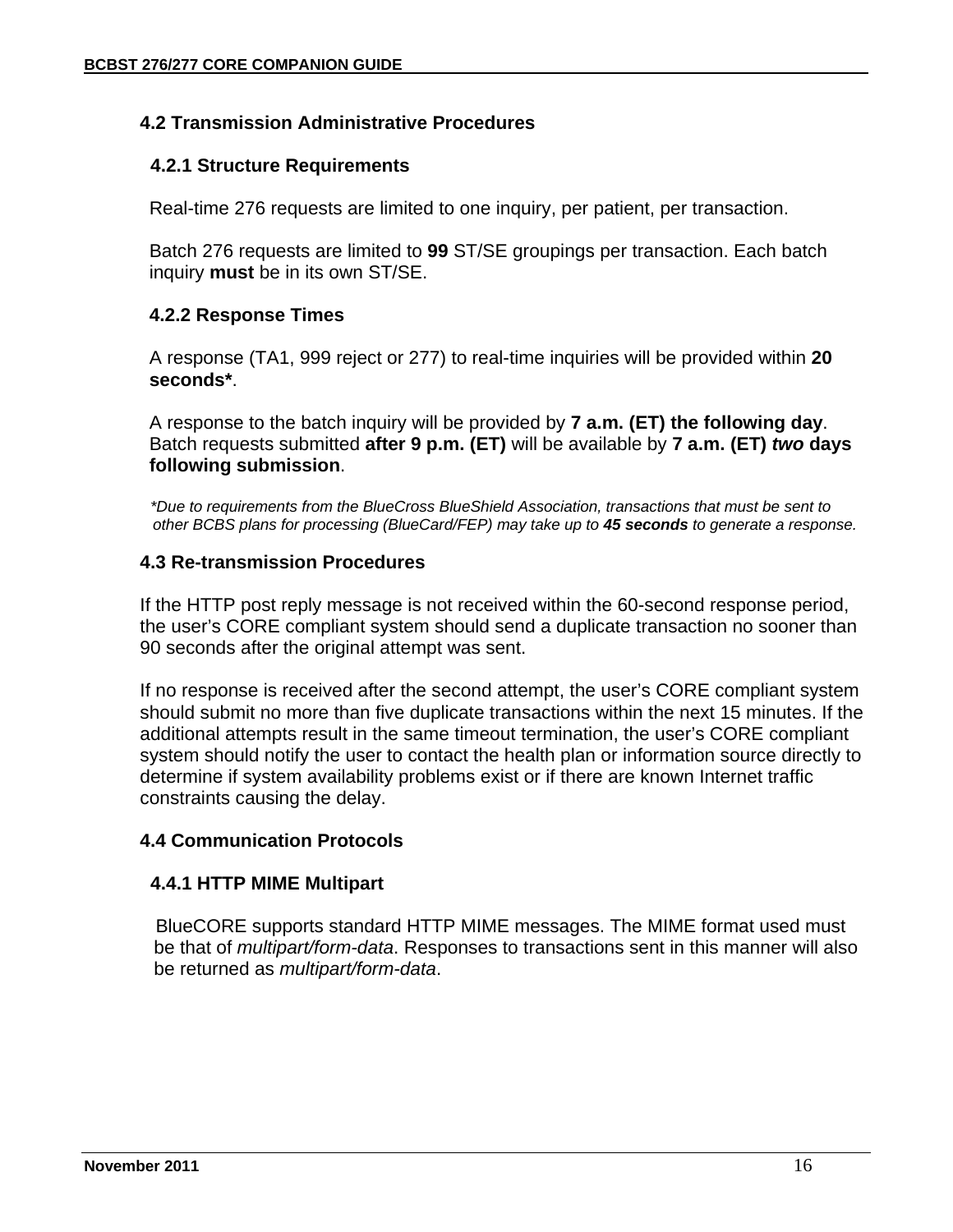#### **4.4.1.1 Header Requirements**

The HTTP header requirements for MIME transactions are as follows:

- UserName (8 character max)
- ProcessingMode
	- o Accepted values are:
		- **RealTime for real time inquiries**
		- **Batch for batch inquiries (either submission or pickup)**
- Password (50 character max)
- PayloadType
	- o Accepted values are:
		- **X12** 276 Request 005010X212
			- Real-time & Batch Submission
		- X12\_005010\_Request\_Batch\_Results\_277
			- Batch Results Retrieval
		- X12\_005010\_Request\_BatchSubmissionMixed
			- Mixed batch
		- X12\_005010\_Request\_BatchResultsMixed • Mixed Batch Pickup
		- X12\_TA1\_SubmissionRequest\_00501X231A1 • TA1 pickup (Batch)
		- X12\_999\_RetrievalRequest\_005010X231A1
			- 999 Pickup (Batch)
- PayloadID
	- o Should conform to ISO UUID standards (described at ftp://ftp.rfceditor.org/in-notes/rfc4122.txt), with hexadecimal notation, generated using a combination of local timestamp (in milliseconds) as well as the hardware (MAC) address35, to ensure uniqueness.
- SenderID (50 character max)
- **CORERuleVersion** 
	- o Accepted value is:
		- 2.2.0
- ReceiverID (50 character max)
- Payload
	- o This contains the X12 request
	- **PayloadLength** 
		- o Length of the X12 document, required only if ProcessingMode is Batch
- CheckSum
	- o Checksum of the X12 document, using SHA-1; encoding is hex; required only if ProcessingMode is Batch
- TimeStamp
	- o In the form of YYYY-MM-DDTHH:MM:SSZ; see http://www.w3.org/TR/xmlschema11-2/#dateTime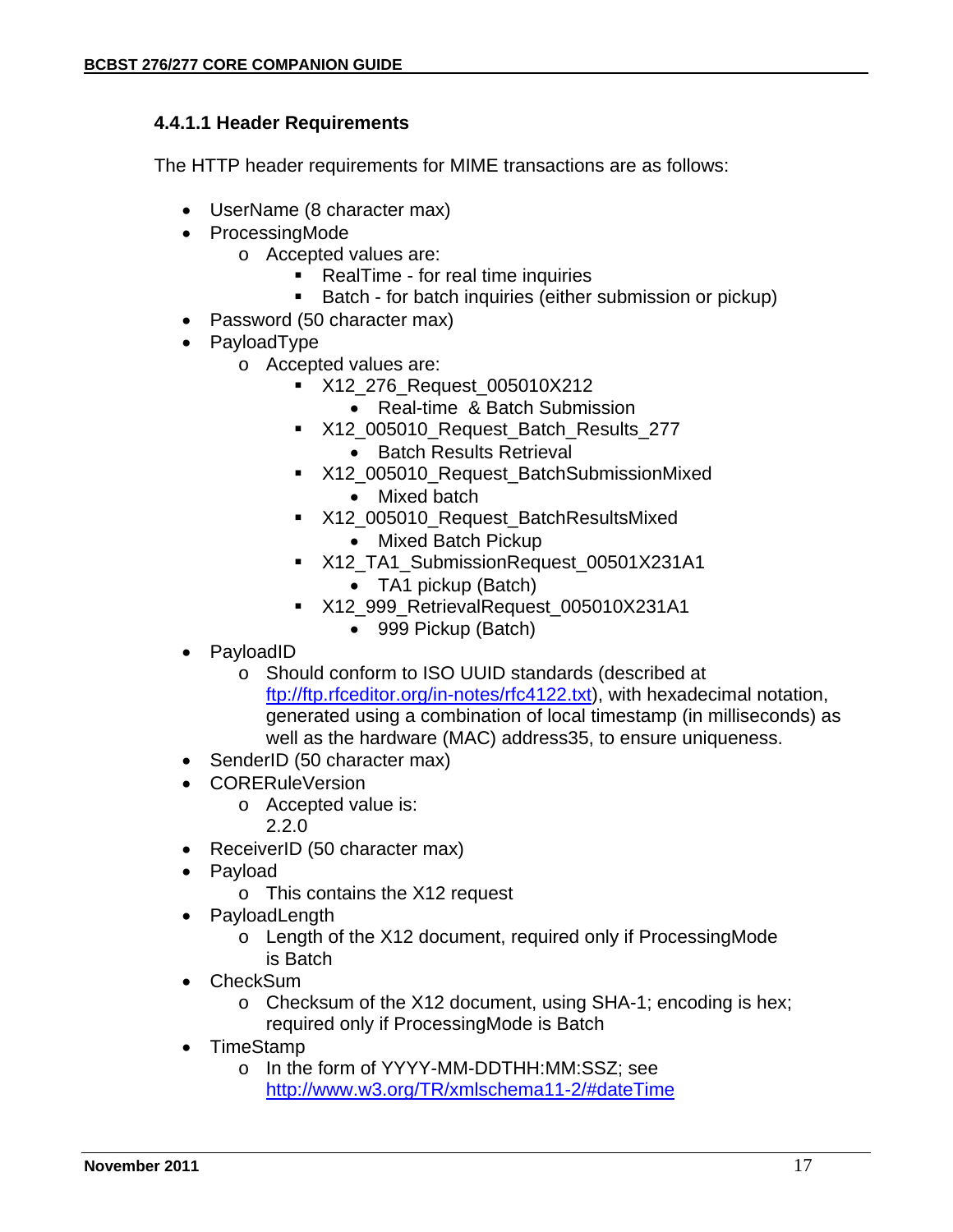- Envelope Errors regarding the structure or data included within the body of the MIME multipart message will be reported at this level in a response of type *multipart/form-data*.
	- o Success -- no errors
	- o PayloadIDRequired -- missing PayloadID
	- o UserNameRequired -- missing UserName
	- o PasswordRequired -- missing Password
	- o PayloadRequired -- missing Payload
	- o SenderIDRequired -- missing SenderID
	- o ReceiverIDRequired -- missing ReceiverID
	- o CORERuleVersionRequired -- missing CORERuleVersion
	- o VersionMismatch -- CORERuleVersion is not supported
	- o Receiver -- unexpected error during processing
	- o PayloadIDIllegal -- duplicate PayloadID sent by client
	- o UnAuthorized -- username/password was not found
	- o ChecksumMismatched SHA-1 checksum invalid (batch only)
- Transaction (X12) Errors regarding ANSI transaction compliancy will be returned as a MIME multipart/form-data message containing the related ANSI response data, i.e. TA1 or 999.

#### **4.4.1.2 Error Reporting**

There are 3 levels of error validation involved in a BlueCORE MIME multipart transaction:

- HTTP Errors with connectivity, authorization, etc, will be reported at this level.
	- $\circ$  HTTP 200 OK no errors
	- o HTTP 202 Accepted batch submission accepted
	- o HTTP 400 Bad Request error with HTTP header
	- o HTTP 401 Unauthorized username/password invalid
	- o HTTP 500 Internal Server error -- unexpected error during processing
- Envelope Errors regarding the structure or data included within the body of the MIME multipart message will be reported at this level in a response of type *multipart/form-data*.
	- o Success -- no errors
	- o PayloadIDRequired -- missing PayloadID
	- o UserNameRequired -- missing UserName
	- o PasswordRequired -- missing Password
	- o PayloadRequired -- missing Payload
	- o SenderIDRequired -- missing SenderID
	- o ReceiverIDRequired -- missing ReceiverID
	- o CORERuleVersionRequired -- missing CORERuleVersion
	- o VersionMismatch -- CORERuleVersion is not supported
	- o Receiver -- unexpected error during processing
	- o PayloadIDIllegal -- duplicate PayloadID sent by client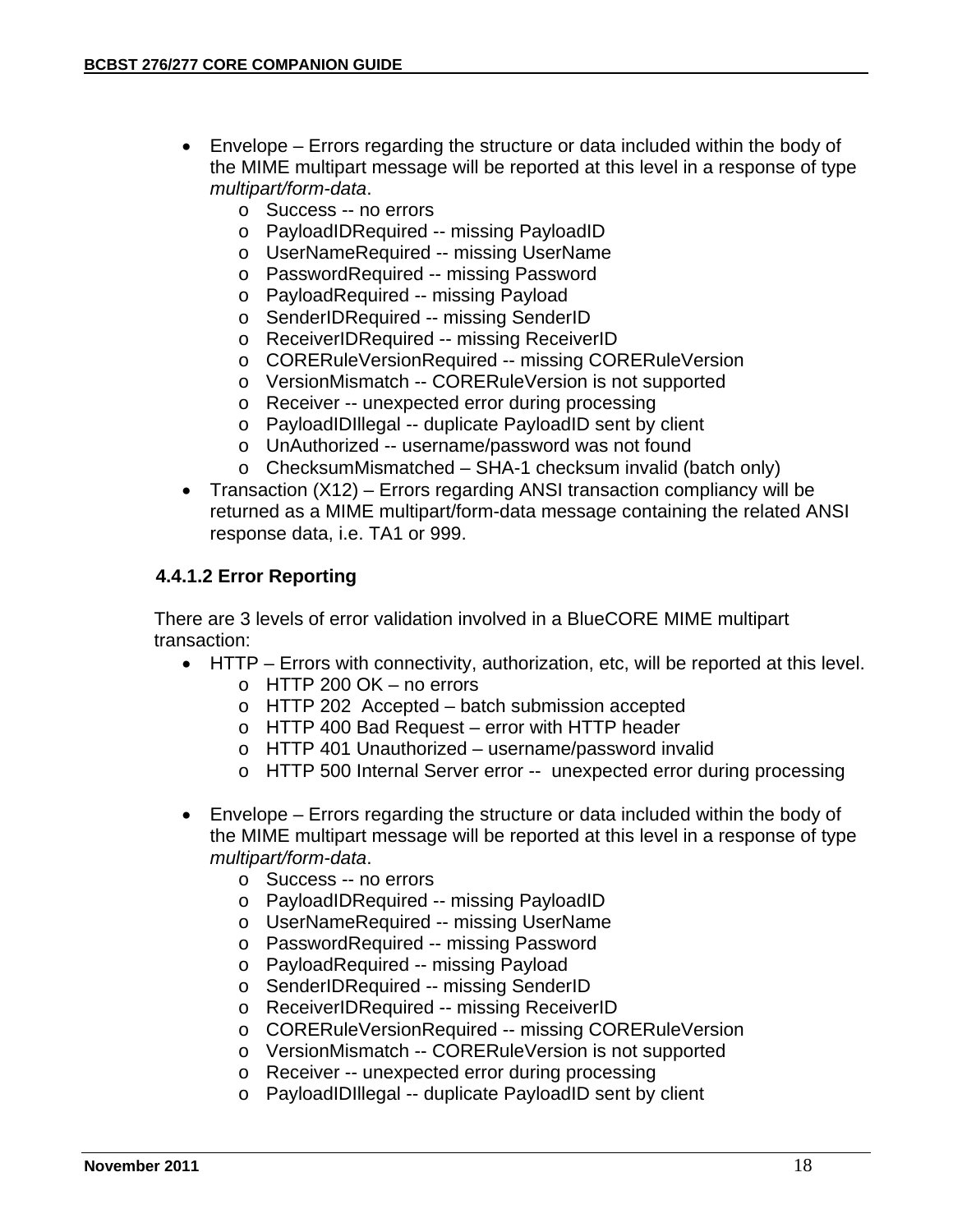- o UnAuthorized -- username/password was not found
- o ChecksumMismatched SHA-1 checksum invalid (batch only)
- Transaction (X12) Errors regarding ANSI transaction compliancy will be returned as a MIME multipart/form-data message containing the related ANSI response data, i.e. TA1 or 999.

#### **4.4.1.3 Submission / Retrieval**

#### **4.4.1.3.1 Real-time**

Real-time requests sent to the BlueCORE system must be submitted to the following URL:

https://bluecore.bcbst.com/caqh/realtime

#### **4.4.1.3.2 Batch**

Batch requests sent to the BlueCORE system must be submitted to the following URL:

https://bluecore.bcbst.com/caqh/Core

#### **4.4.1.4 Examples**

Below is an example of a HTTP MIME Multipart submission:

```
POST /core/claimstatus HTTP/1.1 
Host: server_host:server_port 
Content-Length: 2408 
Content-Type: multipart/form-data; boundary=XbCY 
--XbCY 
Content-Disposition: form-data; name="PayloadType" 
X12_276_Request_005010X212 
-xhyContent-Disposition: form-data; name="ProcessingMode" 
RealTime 
--XbCY 
Content-Disposition: form-data; name="PayloadID" 
e51d4fae-7dec-11d0-a765-00a0c91e6da6 
--XbCY 
Content-Disposition: form-data; name="TimeStamp" 
2007-08-30T10:20:34Z 
--XbCY 
Content-Disposition: form-data; name="UserName" 
hospa 
--XbCY 
Content-Disposition: form-data; name="Password" 
8y6dt3dd2 
-XbCYContent-Disposition: form-data; name="SenderID" 
HospitalA 
-XbCYContent-Disposition: form-data; name="ReceiverID" 
PayerB 
--XbCY 
Content-Disposition: form-data; name="CORERuleVersion"
```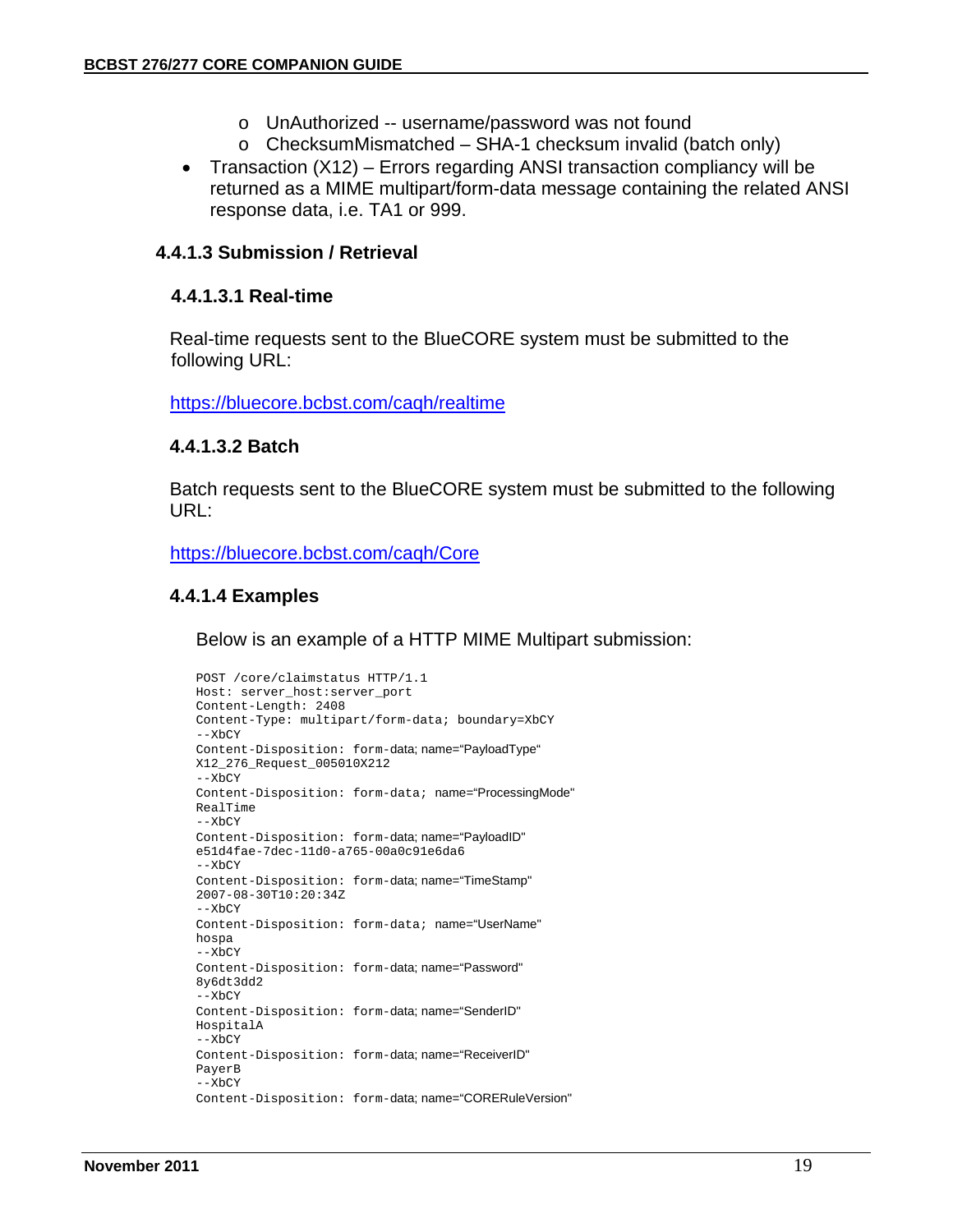```
2.2.0 
--XbCY 
Content-Disposition: form-data; name="Payload" 
<contents of file go here -- 1674 bytes long as specified above> 
--XbCY—
```
#### Below is an example of a response:

```
HTTP/1.1 200 OK 
Content-Length: 2408 
Content-Type: multipart/form-data; boundary=XbCY 
--XbCY 
Content-Disposition: form-data; name="PayloadType" 
X12_277_Response_005010X212 
-x-x-yContent-Disposition: form-data; name="ProcessingMode" 
RealTime 
 --XbCY 
Content-Disposition: form-data; name="PayloadID" 
f81d4fae-7dec-11d0-a765-00a0c91e6da6 
-XCYContent-Disposition: form-data; name="TimeStamp" 
2007-08-30T10:20:34Z 
--XbCY 
Content-Disposition: form-data; name="SenderID" 
PayerB 
--XbCY 
Content-Disposition: form-data; name="ReceiverID" 
HospitalA 
--XbCY 
Content-Disposition: form-data; name="CORERuleVersion" 
2.2.0 
-XbCYContent-Disposition: form-data; name="ErrorCode" 
Success 
-XCYContent-Disposition: form-data; name="ErrorMessage" 
None 
-x<sub>b</sub>cyContent-Disposition: form-data; name="Payload" 
<contents of file go here -- 1674 bytes long as specified above> 
-XbCY-
```
#### **4.4.2 SOAP + WSDL**

BlueCORE also supports transactions formatted according to the *Simple Object Access Protocol* (SOAP) conforming to standards set forth by the *Web Services Description Language* (WSDL) for XML envelope formatting, submission, and retrieval.

#### **4.4.2.1 SOAP XML Schema**

The XML schema definition set forth by CORE and used in BlueCORE is located at:

http://www.caqh.org/SOAP/WSDL/CORERule2.2.0.xsd

This file contains definitions for each type of request or response accepted or sent by BlueCORE.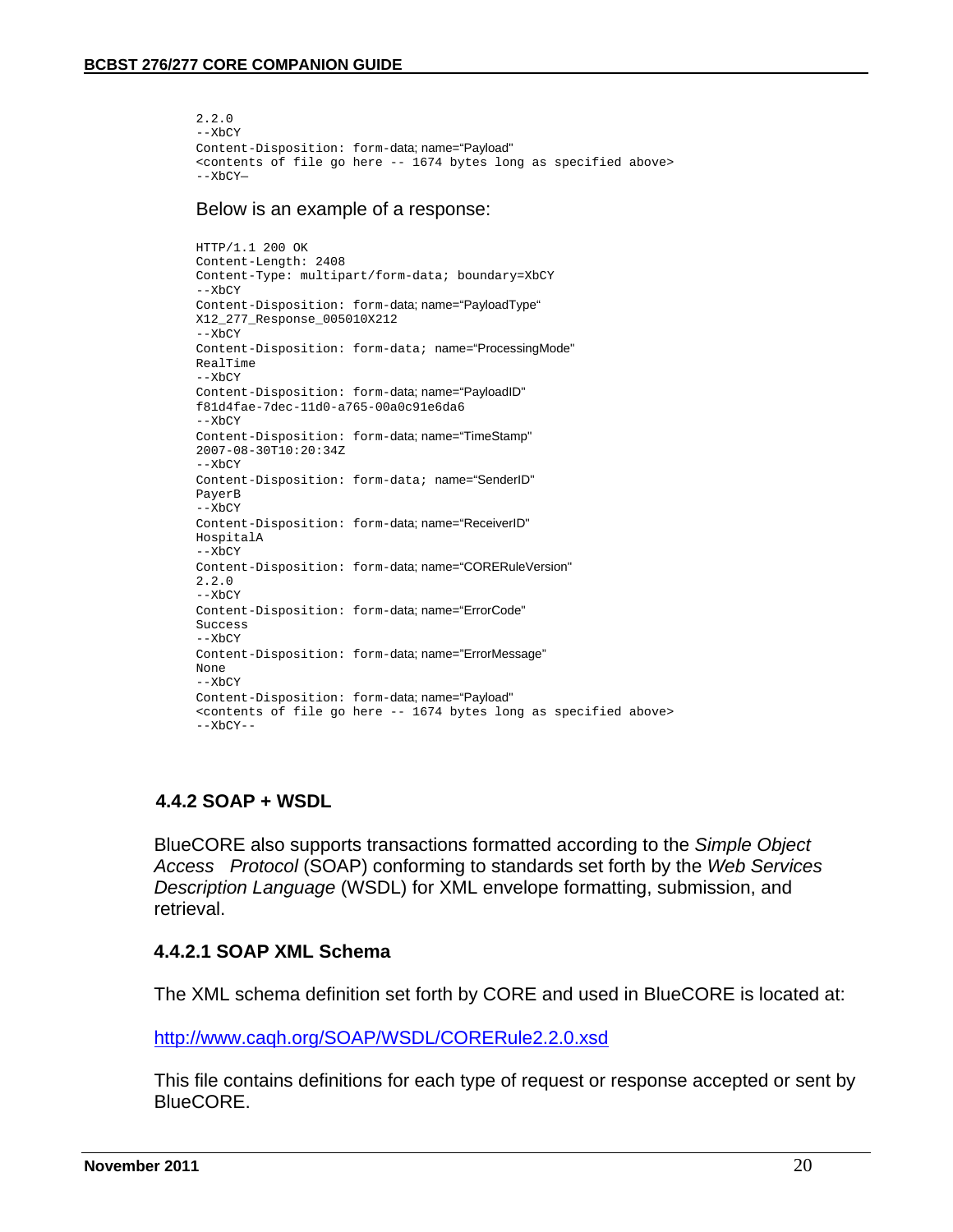#### **4.4.2.2 WSDL Information**

The WDSL definition set forth by CORE and used in BlueCORE is located at:

http://www.caqh.org/SOAP/WSDL/CORERule2.2.0.wsdl

This file conforms to the XML schema set forth in §4.4.2.1 and contains definitions for each message and transaction type accepted by BlueCORE.

#### **4.4.2.3 SOAP Version Requirements**

BlueCORE requires that all SOAP transactions conform to SOAP Version 1.2.

#### **4.4.2.4 Error Reporting**

There are 3 levels of error validation involved in a BlueCORE SOAP transaction:

- HTTP Errors with connectivity, authorization, etc, will be reported at this level.
	- $\circ$  HTTP 200 OK no errors
	- o HTTP 202 Accepted batch submission accepted
	- o HTTP 400 Bad Request error with HTTP header
	- o HTTP 401 Unauthorized username/password invalid
	- o HTTP 500 Internal Server error -- unexpected error during processing
- Envelope -- Errors regarding the structure or data included within the body of the SOAP message, respective to the definitions set forth in the SOAP fault specifications, located at http://www.w3.org/TR/soap12-part1/#soapfault. Application specific errors are as follows:
	- o Success -- no errors
	- o PayloadIDRequired -- missing PayloadID
	- o UserNameRequired -- missing UserName
	- o PasswordRequired -- missing Password
	- o PayloadRequired -- missing Payload
	- o SenderIDRequired -- missing SenderID
	- o ReceiverIDRequired -- missing ReceiverID
	- o CORERuleVersionRequired -- missing CORERuleVersion
	- o VersionMismatch -- CORERuleVersion is not supported
	- o Receiver -- unexpected error during processing
	- o PayloadIDIllegal -- duplicate PayloadID sent by client
	- o UnAuthorized -- username/password was not found
	- o ChecksumMismatched SHA-1 checksum invalid (batch only)
- Transaction (X12) -- Errors regarding ANSI transaction compliancy will be returned as a SOAP message containing the related ANSI response data, i.e. TA1 or 999.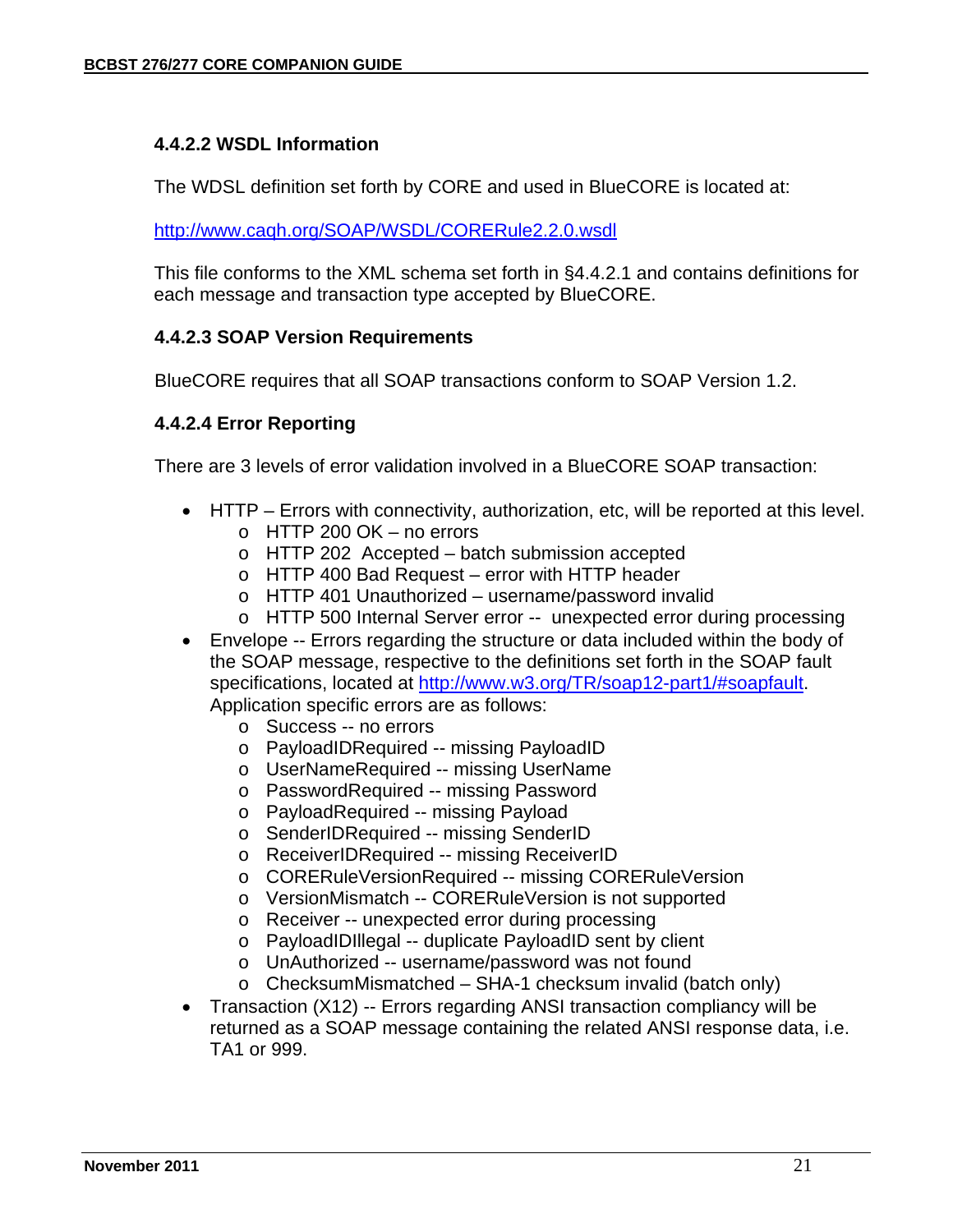#### **4.4.2.5 Submission / Retrieval**

 Detailed SOAP+WSDL envelope standard for CORE Phase II Connectivity can be found at http://www.caqh.org/pdf/CLEAN5010/270-v5010.pdf.

#### **4.4.2.5.1 Real-time**

Real-time requests sent to the BlueCORE system must be submitted to the following URL:

https://bluecore.bcbst.com/caqh/Core

All payloads (X12 data) must be embedded using the Inline method (CDATA element) for real-time SOAP transactions.

#### **4.4.2.5.2 Batch**

Batch requests sent to the BlueCORE system must be submitted to the following URL:

https://bluecore.bcbst.com/caqh/Core

All batch payloads must be sent utilizing the SOAP Message Transmission Optimization Mechanism (MTOM) encapsulated MIME part. For more information, please see http://www.w3.org/TR/soap12-mtom/.

#### **4.4.2.5.3 SOAP Header**

The WS-Security Username and Password token (shown here with a gray background) is added to the SOAP Header by the platform on which SOAP is run. The SOAP platform's Web-Services Security Extensions may be configured to insert these tokens.

#### **4.4.2.6 Examples**

Below is an example of a SOAP request:

```
POST /core/eligibility HTTP/1.1 
Host: server_host:server_port 
Content-Type: application/soap+xml; charset=UTF-8; action="RealTimeTransaction" 
<soapenv:Envelope xmlns:soapenv="http://www.w3.org/2003/05/soap-envelope"> 
      <soapenv:Header> 
      <wsse:Security 
      xmlns:wsse="http://docs.oasis-open.org/wss/2004/01/oasis-200401-wss-wssecurity-
      secext-
      1.0.xsd" soapenv:mustUnderstand="true"> 
      <wsse:UsernameToken xmlns:wsu=http://docs.oasis-open.org/wss/2004/01/oasis-200401-
      wsswssecurity-
      utility-1.0.xsd wsu:Id="UsernameToken-21621663"> 
      <wsse:Username>bob</wsse:Username>
```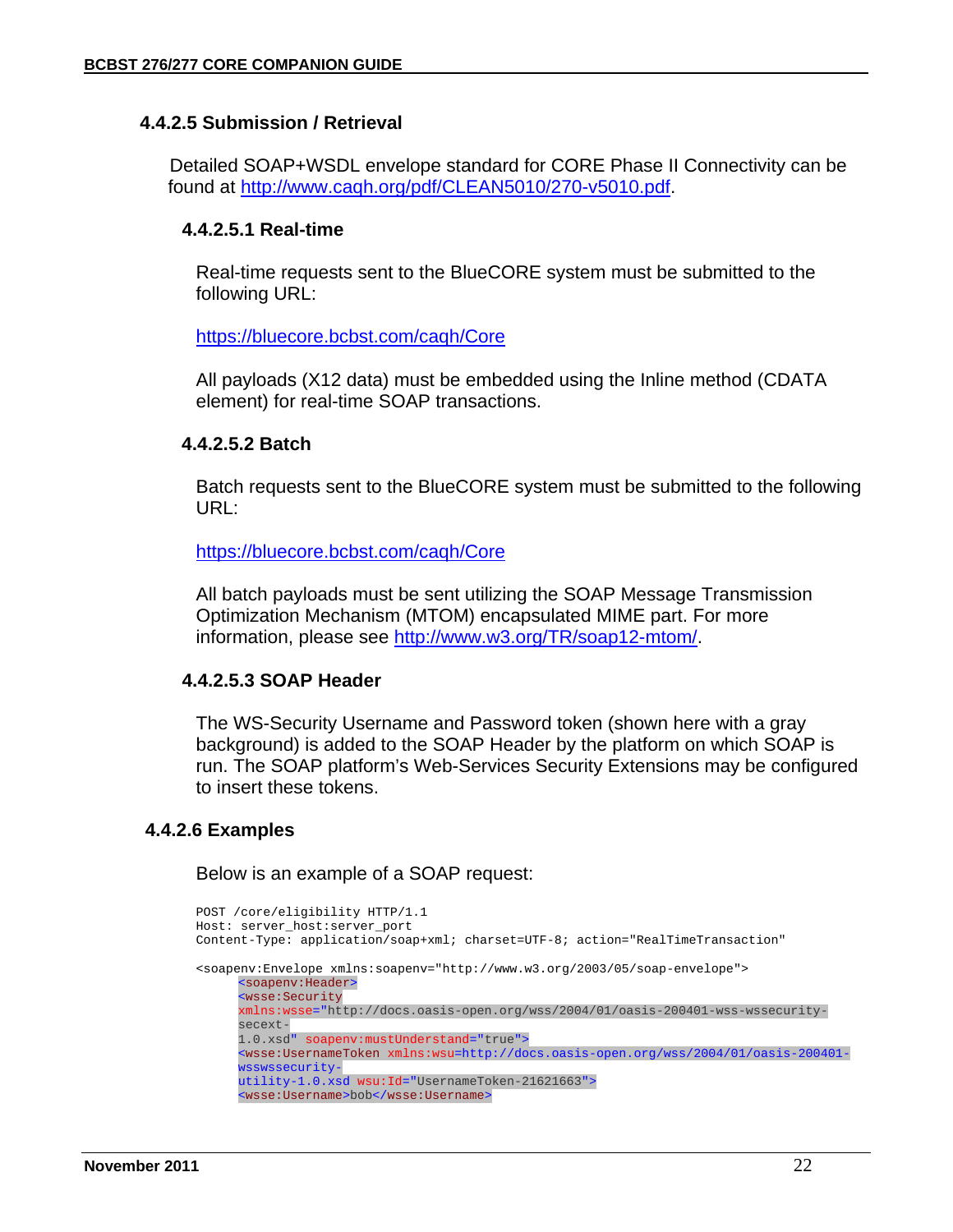```
<wsse:Password Type="http://docs.oasis-open.org/wss/2004/01/oasis-200401-wss-
usernametoken-
profile-1.0#PasswordText">bobPW</wsse:Password> 
</wsse:UsernameToken> 
</wsse:Security> 
</soapenv:Header> 
   <soapenv:Body> 
           <ns1:COREEnvelopeRealTimeRequest 
           xmlns:ns1="http://www.caqh.org/SOAP/WSDL/CORERule2.2.0.xsd"> 
                   <PayloadType> X12_276_Request_005010X212</PayloadType> 
                           <ProcessingMode>RealTime</ProcessingMode> 
                           <PayloadID>f81d4fae-7dec-11d0-a765-
                           00a0c91e6bf6</PayloadID> 
                           <TimeStamp>2007-08-30T10:20:34Z</TimeStamp> 
                           <SenderID>HospitalA</SenderID> 
                           <ReceiverID>PayerB</ReceiverID> 
                           <CORERuleVersion>2.2.0</CORERuleVersion> 
     <Payload><![CDATA[ISA*00* *00* *ZZ*NEHEN780 *ZZ*NEHEN003 
    ...IEA*1*000000031]]></Payload> 
     </ns1:COREEnvelopeRealTimeRequest> 
           </soapenv:Body> 
</soapenv:Envelope>
```
#### Below is an example of a SOAP response:

```
HTTP/1.1 200 OK 
Content-Type: application/soap+xml; 
action="http://www.caqh.org/SOAP/WSDL/CORETransactions/RealTimeTransactionResponse";chars
e^+=UTF-8
<soapenv:Envelope xmlns:soapenv="http://www.w3.org/2003/05/soap-envelope"> 
            <soapenv:Body> 
          <ns1:COREEnvelopeRealTimeResponse 
         xmlns:ns1="http://www.caqh.org/SOAP/WSDL/CORERule2.2.0xsd"> 
                 <PayloadType>X12_277_Response_005010X212</PayloadType> 
                 <ProcessingMode>RealTime</ProcessingMode> 
                 <PayloadID>a81d44ae-7dec-11d0-a765-00a0c91e6ba0</PayloadID> 
                 <TimeStamp>2007-08-30T10:20:34Z</TimeStamp> 
                 <SenderID>PayerB</SenderID> 
                 <ReceiverID>HospitalA</ReceiverID> 
                 <CORERuleVersion>2.2.0</CORERuleVersion> 
          <Payload><![CDATA[ISA*00* *00* *ZZ*NEHEN780 *ZZ*NEHEN003 
         ...IEA*1*000000031]]></Payload> 
                 <ErrorCode>Success</ErrorCode> 
                 <ErrorMessage></ErrorMessage> 
         </ns1:COREEnvelopeRealTimeResponse> 
     </soapenv:Body> 
</soapenv:Envelope>
```
#### **4.5 Username and Passwords**

A unique user ID and password must be included when sending a transaction to the BlueCORE system. The method in which it is passed to the system for authentication is dependent upon the transaction type used; please refer to §4.4.1 - §4.4.2 for detailed information regarding supported transaction types.

#### **4.5.1 BlueAccess**

BlueCORE utilizes the authentication system built for BlueCross of Tennessee's online customer service portal called BlueAccess. Submitters obtain a user ID and password through registration at http://www.bcbst.com/blueaccess/. Registration instructions are shown below: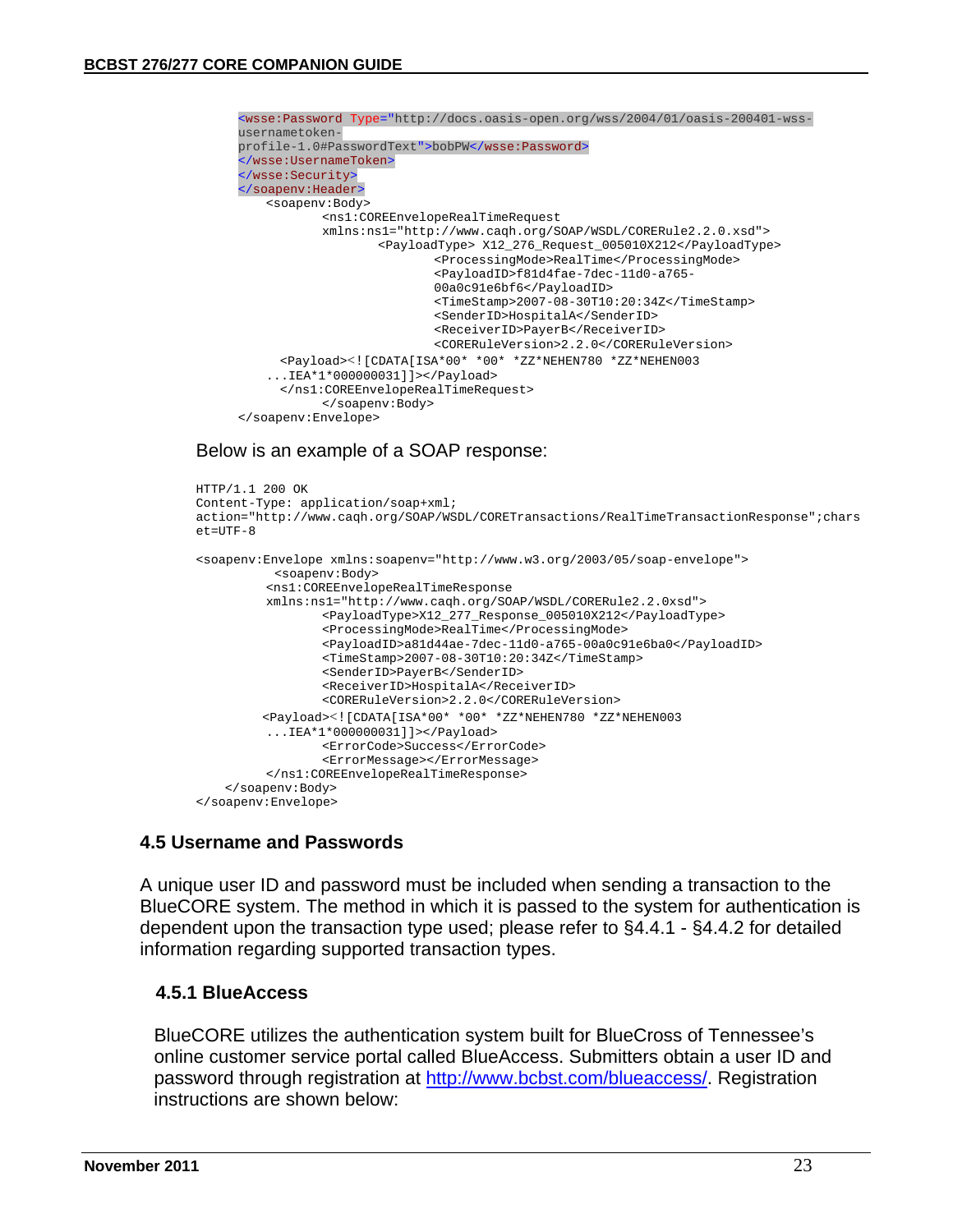- Go to http://www.bcbst.com/blueaccess/.
- Select "Provider"
- Complete the registration form and click "Submit". The user ID, password and answer to token question are **case sensitive**. Please make note of the user ID and password. When submitting this user ID and password an exact match is required for successful authentication*.*

 BlueAccess utilizes a "shared secret" process to control access to protected health information. In order to complete registration users of the BlueCORE system must associate at least **one** shared secret to their account. This shared secret is specific to providers contracted with BlueCross BlueShield of TN. Therefore, 3<sup>rd</sup> parties wishing to utilize the BlueCORE system **must** obtain the shared secret from one of their clients and add it to their account in order to successfully authenticate. The process for requesting a shared secret is shown below (please note however this request will go to the **provider** in question, regardless of the location of the requestor):

- Log back on to www.bcbst.com.
- On the BlueAccess section, type in your user ID and password.
- Scroll to the bottom of the page and click on the link for "Request Shared Secret."
- Submit the number(s) of BlueCross BlueShield of Tennessee provider(s) for which you are requesting a shared secret.
- A shared secret will be mailed **to the provider** within five business days for each provider number you entered.
- After you have obtained the shared secret from the provider, log back on to http://www.bcbst.com/.
- Key in your user ID and password on the BlueAccess portion of the home page.
- Scroll to the bottom of the page and click on the link for "Update Permissions."
- Click on the "Add Providers" button.
- Key in each provider number, federal tax id and shared secret.
- Click on "Submit" and the providers will be added.

# 5. CONTACT INFORMATION

### **5.1 EDI Customer Service & Technical Assistance**

For questions regarding BlueCORE, ANSI, BlueAccess, or this guide, please contact:

BCBST e-Business Service Center Monday – Friday, 8:00 AM – 6:30 PM Eastern Ph: (423) 535-5717 Fax: (423) 535-1922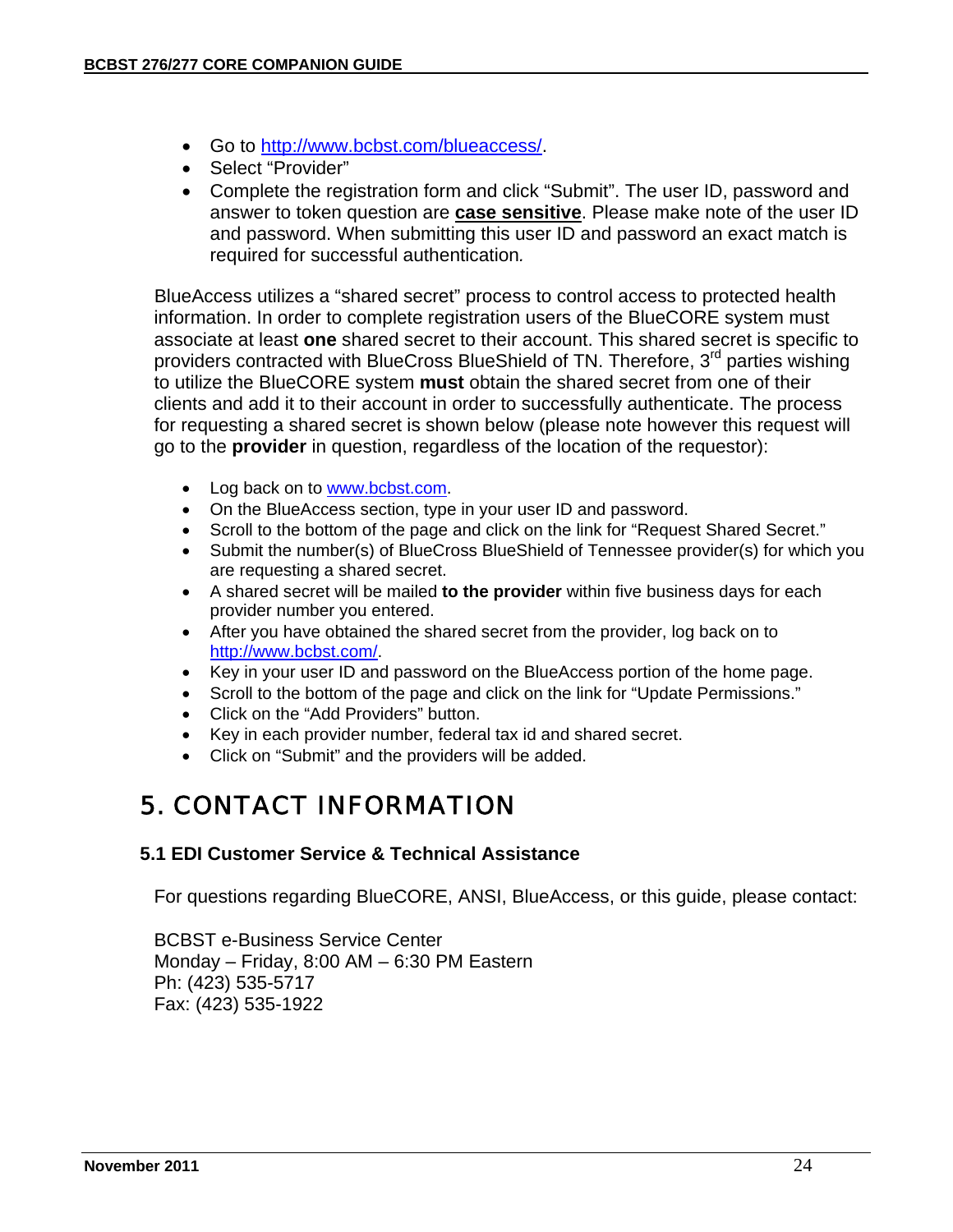#### **5.2 Provider Service Number**

For questions regarding information related to subscribers (eligibility, claim status) that are non-technical, please contact

BCBST Provider Service Monday – Friday, 8:00 AM – 5:15 PM Eastern Ph: 1-800-924-7141

#### **5.3 Applicable websites/email**

EDI Customer Service & Technical Assistance

Email: Ecomm\_techsupport@bcbst.com Website: http://www.bcbst.com/providers/ecomm

Technical Support and Provider Service representatives are not available on scheduled company holidays.

For up-to-date information regarding BCBST's holiday schedules, please visit http://www.bcbst.com/contact-us/.

### 6. CONTROL SEGMENTS/ENVELOPES

#### **6.1 ISA-IEA**

The ISA segment terminator, which immediately follows the component element separator, must consist of only **one** character code. This same character code must be used as the segment terminator for each segment in the ISA-IEA segment set.

Files **must** contain a single ISA-IEA per transaction.

#### Incoming:

- ISA01 Authorization Information Qualifier '00'
- ISA02 Authorization Information always spaces
- ISA03 Security Information Qualifier '00'
- ISA04 Security Information always spaces
- ISA05 Interchange ID Qualifier (*Sender*) 'ZZ'
- ISA06 Interchange Sender ID "Tax ID"
- ISA07 Interchange ID Qualifier (*Receiver*) 'ZZ'
- ISA08 Interchange Receiver ID '00390'
- ISA09 Interchange Date YYMMDD provided by your software
- ISA10 Interchange Time HHMM provided by your software
- ISA11 Interchange Repetition Separator
- ISA12 Interchange Control Version Number '00501'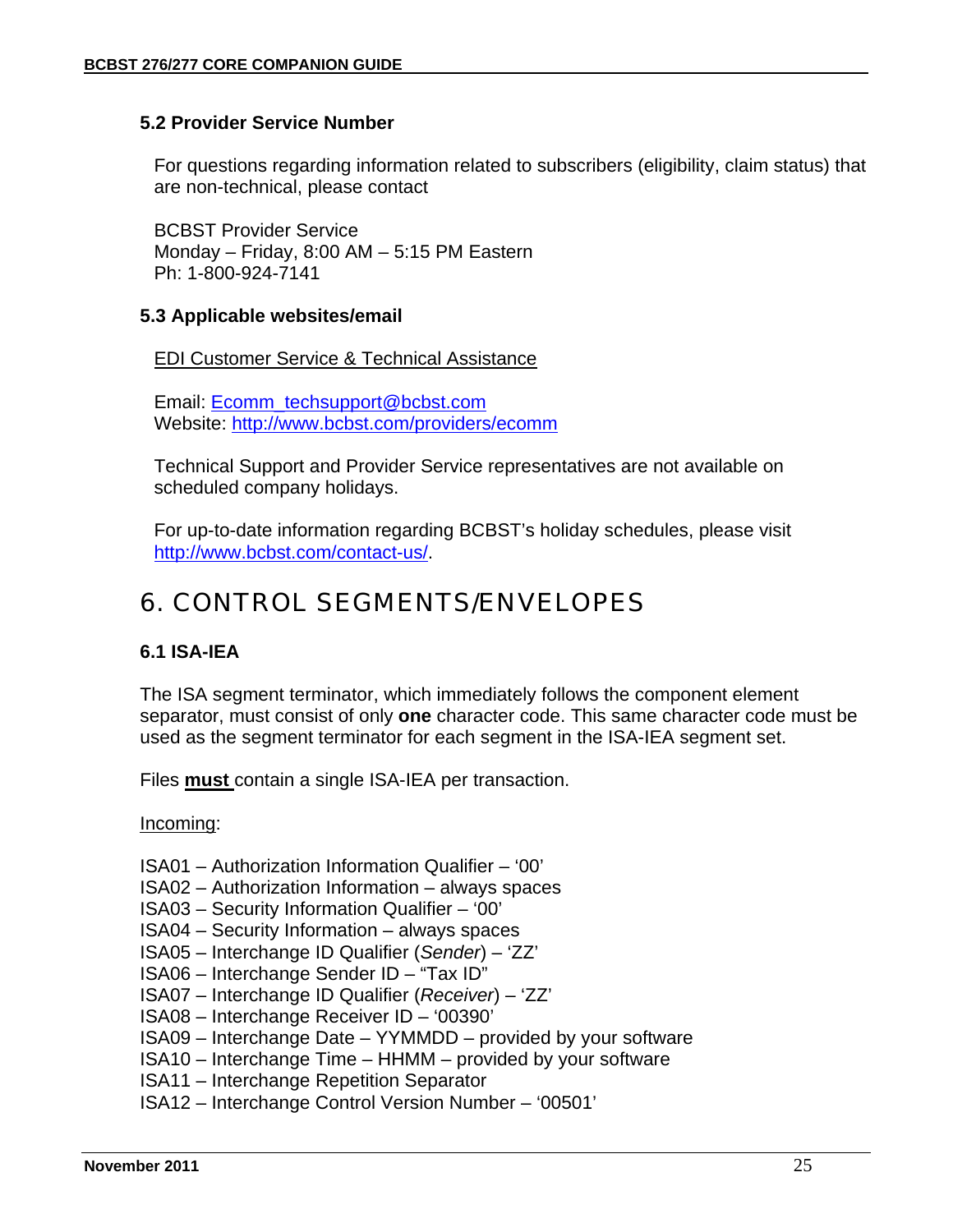- ISA13 Interchange Control Number assigned by your software (usually sequential integer), no leading zeros allowed
- ISA14 Acknowledgement Requested '1'
- ISA15 Usage Indicator 'P' for Production, 'T' for Test
- ISA16 Component Element Separator (delimits components within a data element) provided by your software
- IEA01 Number of Included Functional Groups
- IEA02 Interchange Control Number must match the Interchange Control Number in ISA13

#### Outgoing:

- ISA01 Authorization Information Qualifier always '00'
- ISA02 Authorization Information always spaces
- ISA03 Security Information Qualifier always '00'
- ISA04 Security Information always spaces
- ISA05 Interchange ID Qualifier (*Sender*) 'ZZ'
- ISA06 Interchange Sender ID '00390'
- ISA07 Interchange ID Qualifier -(*Receiver*)
- ISA08 Interchange Receiver ID –(Tax ID)
- ISA09 Interchange Date YYMMDD date processed
- ISA10 Interchange Time HHMM time processed
- ISA11 Interchange Repetition Separator
- ISA12 Interchange Control Version Number '00501'
- ISA13 Interchange Control Number Assigned by original sender's software
- ISA14 Acknowledgement Requested '0' on 999 acknowledgements
- ISA15 Usage Indicator 'P' for Production, 'T' for Test
- ISA16 Component Element Separator provided by your software
- IEA01 Number of Included Functional Groups
- IEA02 Interchange Control Number must match the Interchange Control Number in ISA13

#### **6.2 GS-GE**

Files **must** contain a single GS-GE per batch or real time transaction

#### Incoming:

- GS01 Functional Identifier Code 'HR' (for 276 transactions)
- GS02 Application Sender's Code (Tax ID)
- GS03 Application Receiver's Code '00390'
- GS04 Date CCYYMMDD provided by your software
- GS05 Time HHMM provided by your software
- GS06 Group Control Number assigned by your software (usually sequential integer)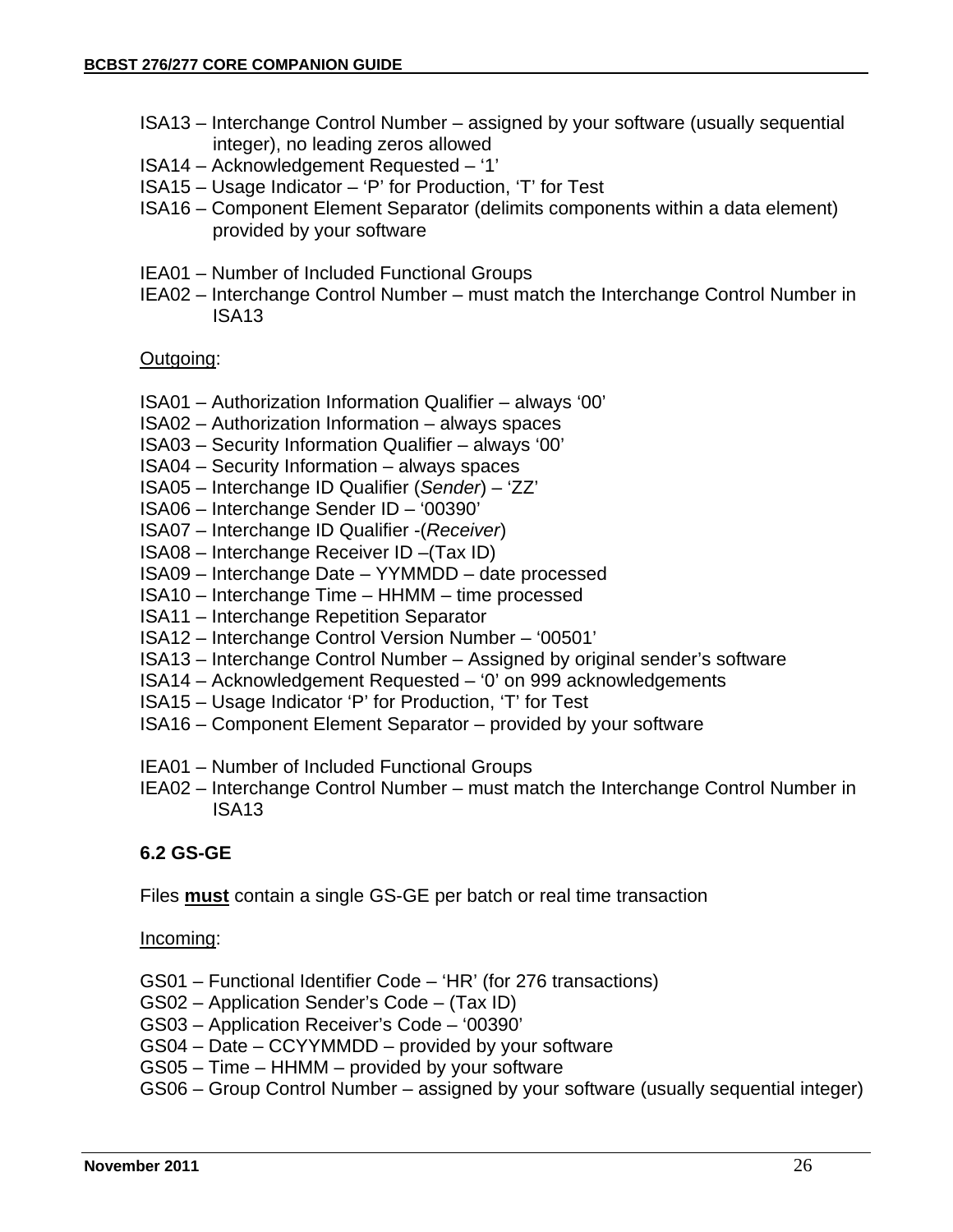- 9 digit maximum, no leading zeros allowed
- GS07 Responsible Agency Code 'X'
- GS08 Version/Release/Industry Identifier Code '005010X212'
- GE01 Number of Transaction Sets Included
- GE02 Group Control Number must match Group Control Number in GS06

#### Outgoing:

- GS01 Functional Identifier Code 'HN' (for 277 transactions)
- GS02 Application Sender's Code '00390' (*Sender*)
- GS03 Application Receiver's Code (usually Tax ID)
- GS04 Date CCYYMMDD date processed
- GS05 Time HHMM time processed
- GS06 Group Control Number assigned number (usually sequential integer)
- GS07 Responsible Agency Code 'X'
- GS08 Version/Release/Industry Identifier Code '005010X212'
- GE01 Number of Transaction Sets Included
- GE02 Group Control Number matches Group Control Number in GS06

#### **6.3 ST-SE**

Each 276 request within a Batch transaction **must** be wrapped in its own ST-SE segment. Real-Time inquiries must contain only one ST-SE segment. Batch transactions are limited to 99 or less ST–SE groupings per batch file.

# 7. PAYER SPECIFIC BUSINESSS RULES AND LIMITATIONS

### **7.1 BCBST Specific Edits**

BlueCORE currently responds with the following Claim Status Codes for common errors regarding claim information:

| <b>Problem</b>           | 2200D / 2200E STC01-1 | 2200D / 2200E STC01-2 |
|--------------------------|-----------------------|-----------------------|
| Claim Not Found          | A4                    | 35                    |
| Subscriber Not Found     | E٥                    | 33                    |
| <b>Patient Not Found</b> | E٥                    | 97                    |
| Missing Information      | E٥                    | 21                    |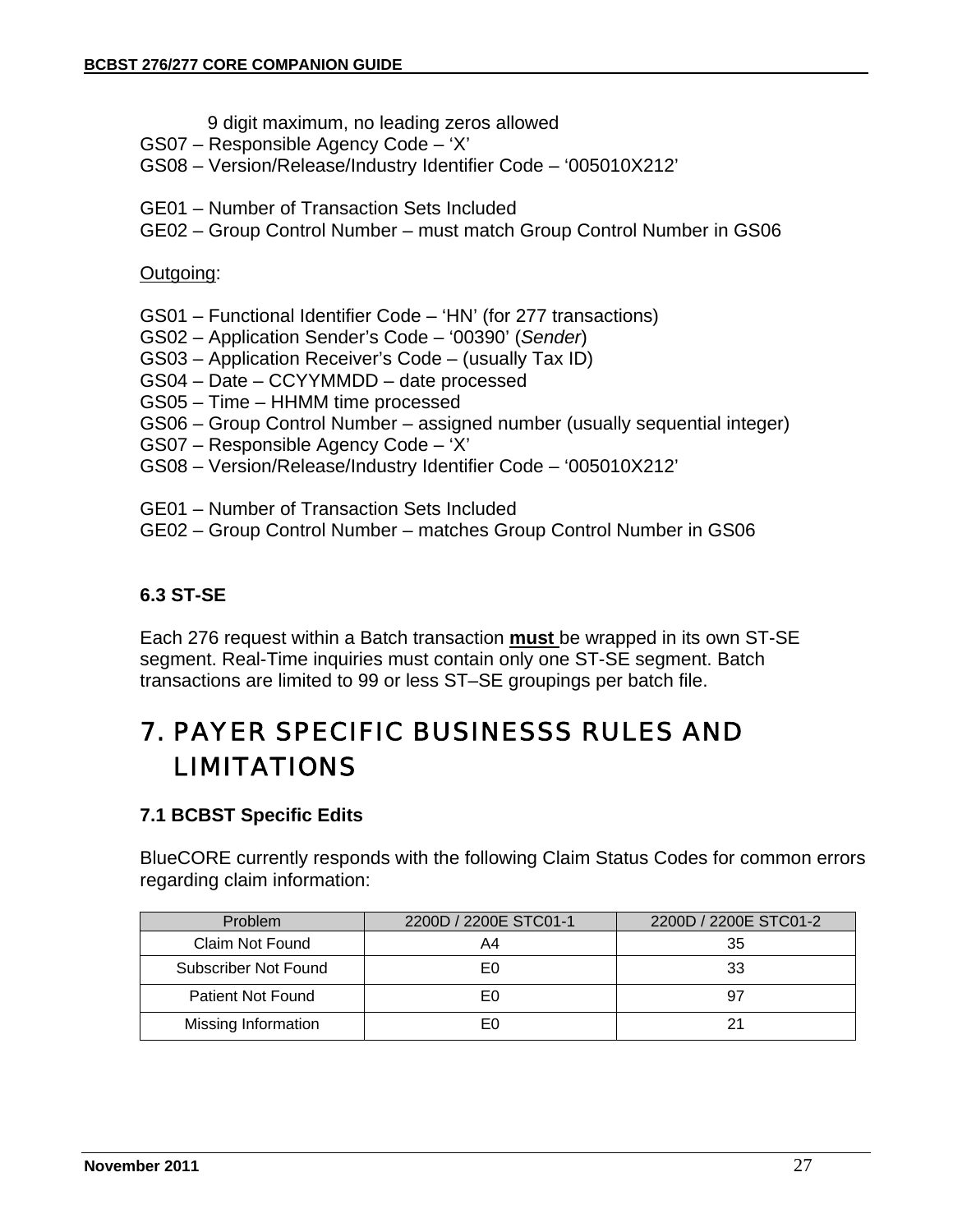# 8. ACKNOWLEDGEMENTS

#### Real-time:

One of the following will be provided in response to a 276 inquiry:

- TA1 Interchange Acknowledgement if the ISA-IEA envelope cannot be processed.
- 999 Implementation Acknowledgement if the 276 transaction contains HIPAA compliancy errors within the ST-SE segments.
- 277 Response Transaction indicating the requested member's coverage or benefits.

#### Batch:

One of the following responses will be provided in response to a 276 inquiry:

- TA1 Interchange Acknowledgement available **within one hour** if the ISA-IEA envelope cannot be processed.
- 999 Implementation Acknowledgement (Reject) will be available **within one hour** if the 276 transaction contains HIPAA compliancy errors within the ST-SE segments.
- 999 Acceptance response will be available **within one hour**. The 277 transaction(s) will be available the following day (no later than 7:00a.m.) appended to the original 999 acceptance response.

# 9. TRADING PARTNER AGREEMENTS

A Trading Partner Agreement is not required for BlueCORE transactions. For information regarding registering as a user of the BlueCORE system, please see §4.5.

# 10. TRANSACTION SPECIFIC INFORMATION

Listed below are specific requirements that BlueCross BlueShield of Tennessee requires over and above the standard information in the ASC X12N 276/277 (005010X212) Health Care Claim Status Request and Response Implementation Guide.

**We strongly recommend the use of upper-case alpha-characters. This will ensure data lookup compatibility.**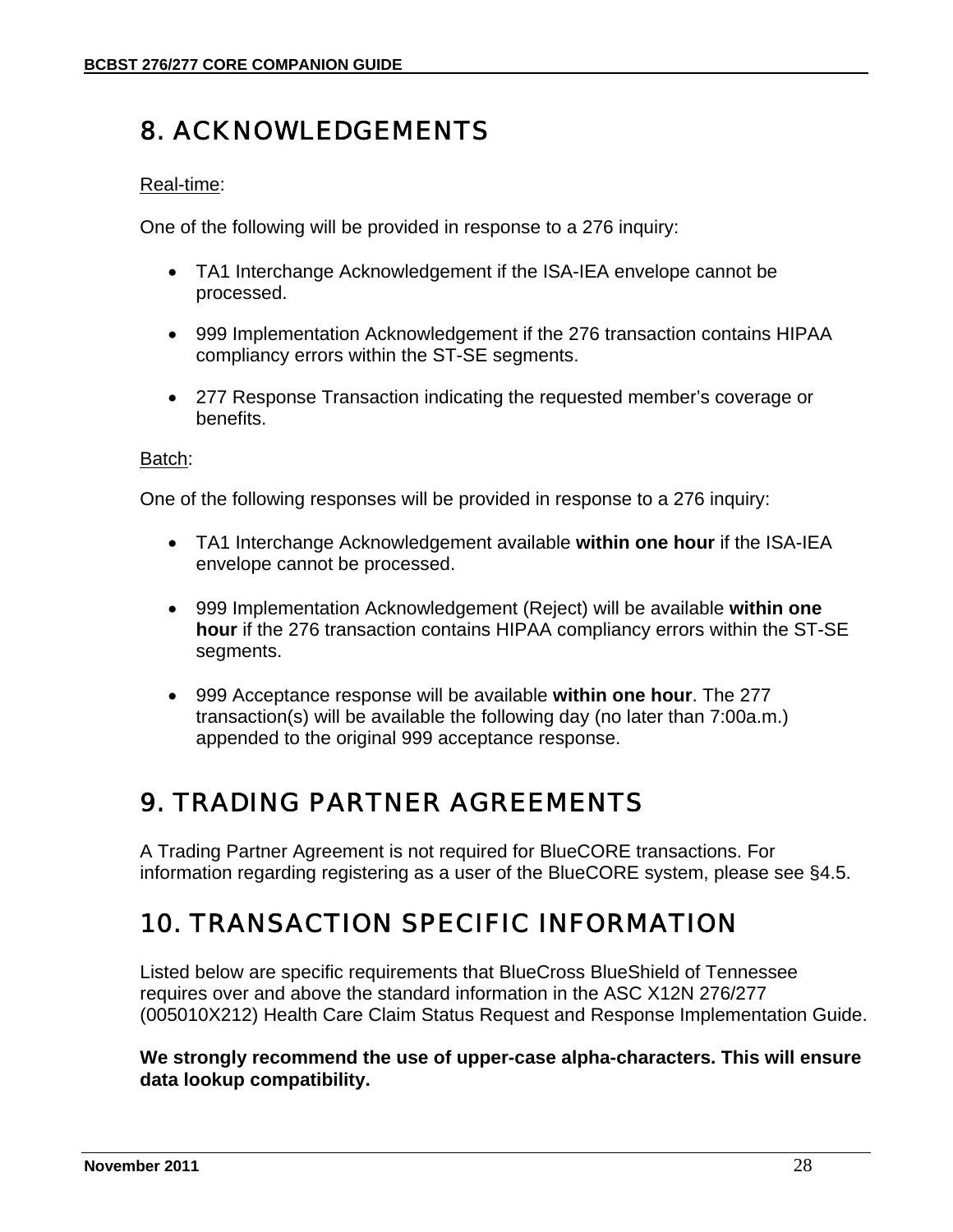| Page<br># | Loop<br>ID | Reference        | Name                                    | Codes     | Length | Notes/Comments                                                                                                                                                                      |
|-----------|------------|------------------|-----------------------------------------|-----------|--------|-------------------------------------------------------------------------------------------------------------------------------------------------------------------------------------|
| 126       | 2100C      | NM <sub>1</sub>  | Provider<br>Name                        |           |        | This is the provider filed on the claim in<br>question                                                                                                                              |
| 128       | 2100C      | <b>NM108</b>     | Identification<br><b>Code Qualifier</b> | <b>XX</b> |        | NPI required, therefore must use code<br>'XX'                                                                                                                                       |
| 128       | 2100C      | <b>NM109</b>     | Identification<br>Code                  |           |        | Adjudicating provider NPI required                                                                                                                                                  |
| 155       | 2200D      | <b>DTP</b>       | <b>Claim Service</b><br>Date            |           |        | Subscriber DOS required if subscriber<br>is patient                                                                                                                                 |
| 175       | 2100E      | NM <sub>1</sub>  | Dependent<br>Name                       |           |        | Dependent name information                                                                                                                                                          |
| 176       | 2100E      | <b>NM104</b>     | <b>Name First</b>                       |           |        | Dependent first name required                                                                                                                                                       |
| C.7       |            | GS               | Functional<br>Group Header              |           |        | <b>Functional Group Information</b>                                                                                                                                                 |
| C.8       |            | GS06             | <b>Group Control</b><br>Number          |           |        | The<br>Group Control Number<br>may<br>contain up to 9 characters, but it must<br>not begin with a leading zero. For<br>example 123456789 is valid,<br>but<br>001234567 is not valid |
| C.9       |            | <b>GE</b>        | Functional<br><b>Group Trailer</b>      |           |        | <b>Functional Group Information</b>                                                                                                                                                 |
| C.9       |            | GE <sub>02</sub> | <b>Group Control</b><br><b>Number</b>   |           |        | The Group Control Number<br>may<br>contain up to 9 characters, but it must<br>not begin with a leading zero. For<br>example 123456789<br>is valid,<br>but<br>001234567 is not valid |

\**ASC X12N 276/277 (005010X212) IG*, *August 2006 edition*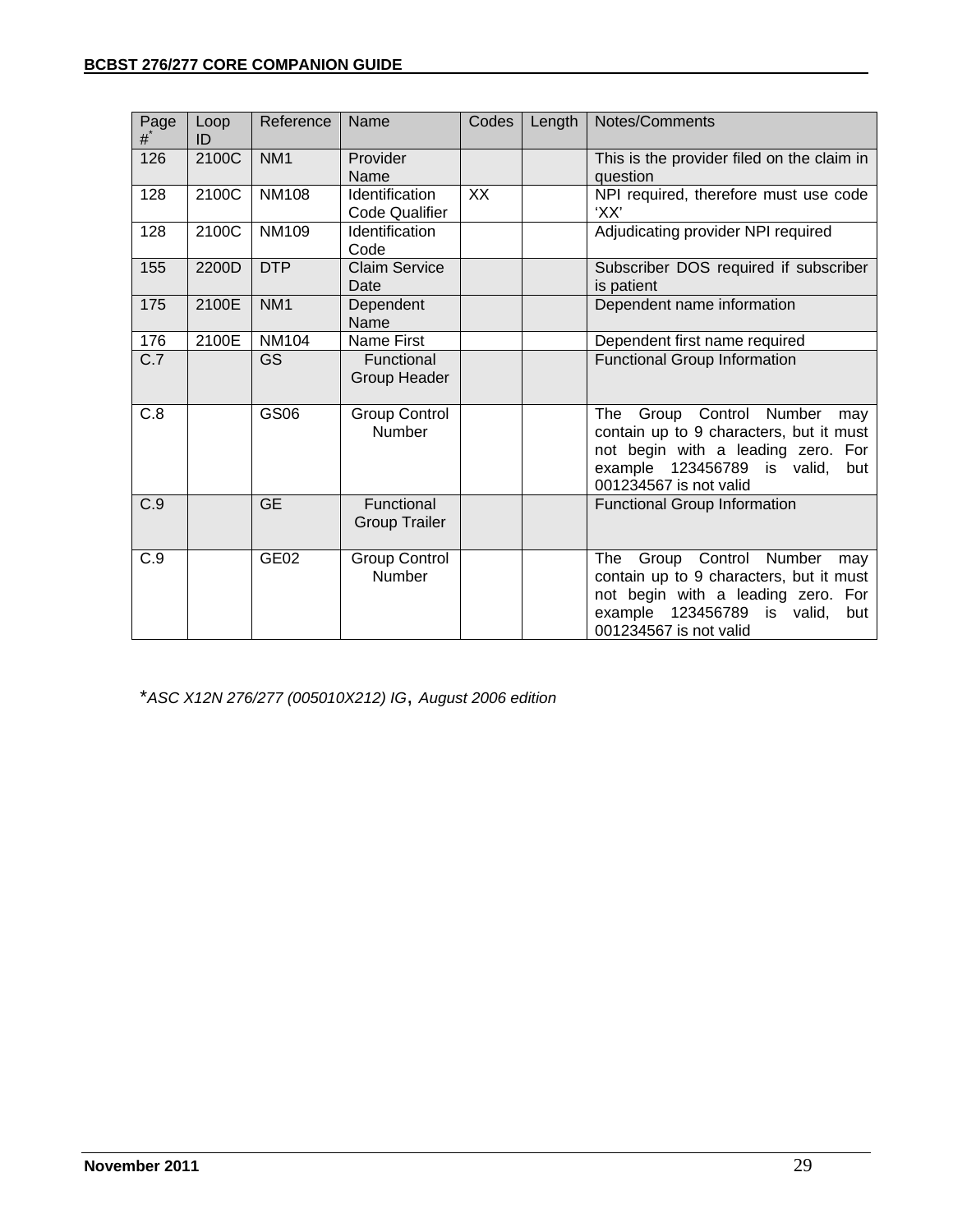# A. APPENDICES

#### **a. Implementation Checklist**

BlueCross BlueShield of Tennessee suggests entities use the following information as a checklist of steps to become a BlueCORE submitter:

- Read and review this quide.
- Contact the e-Business Service Center (§5.1) with any questions regarding BlueCORE (if any).
- Register for a user ID (§4.5.1) for BlueAccess and complete the shared secret process.
- Send at least one test transaction (§2.3).
- Begin submitting BlueCORE transactions.

#### **b. Business Scenarios**

The following scenarios are intended to serve as examples of a typical relationship between entities and BlueCross BlueShield of Tennessee in regards to the BlueCORE system.

- *Clearinghouse A submits transactions for Provider A. Clearinghouse A wishes to provide real-time services for Provider A, so they register with their current payers to do real-time transactions via their respective implementations. In order to complete registration and successfully submit transactions on behalf of Provider A, Clearinghouse A must obtain a copy of the shared secret (§4.5.1) from Provider A to complete registration with BlueCross BlueShield of Tennessee. Once this has occurred, Clearinghouse A can send transactions for Provider A as well as any other clients it has a relationship with that are currently contracted with BlueCross BlueShield of TN.*
- *Software Vendor A provides practice management systems to Provider A. The system has the capability to build SOAP-based ANSI transactions for submission to various payers or clearinghouses. Provider A expresses an interest in being able to process real-time ANSI data so Software Vendor A instructs the provider on how to set up this feature. Provider A can then use their credentials they use for the BlueCross BlueShield of Tennessee BlueAccess system to send these transactions*
- *Provider A wishes to send real-time transactions, but does not have a clearinghouse relationship or practice management system that supports this feature. They therefore use in-house or contract talent to develop a customized HTTP MIME multipart submission page that they can then use in conjunction with their BlueAccess credentials to submit BlueCORE transactions.*

*.*